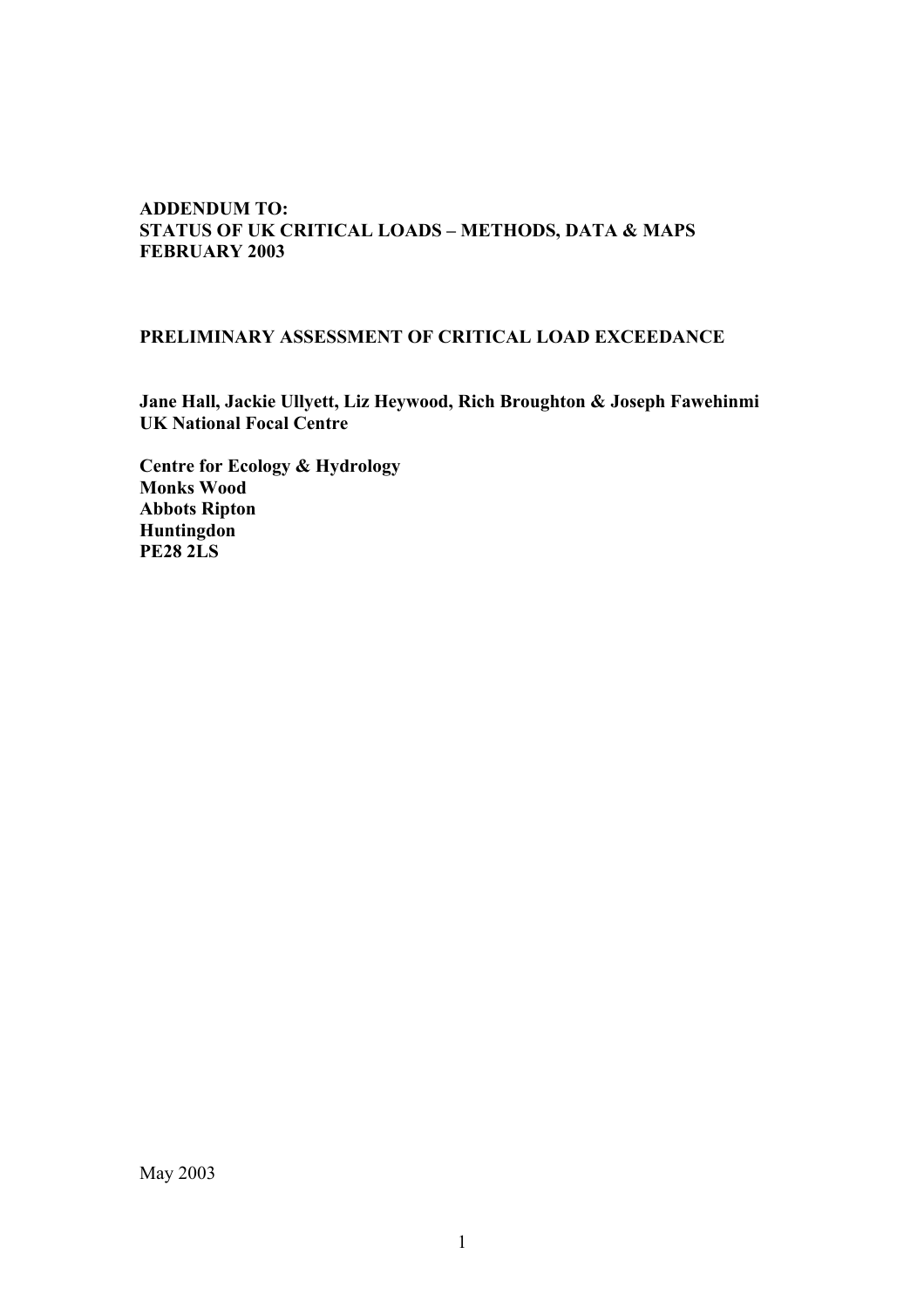# **CONTENTS PAGE**

| <b>Executive Summary</b>                                                                                                                                                                                                                                                                                                                              | 3                                                     |
|-------------------------------------------------------------------------------------------------------------------------------------------------------------------------------------------------------------------------------------------------------------------------------------------------------------------------------------------------------|-------------------------------------------------------|
| 1.1 Introduction                                                                                                                                                                                                                                                                                                                                      | 4                                                     |
| 1.2 Calculating exceedance of critical loads                                                                                                                                                                                                                                                                                                          | 4                                                     |
| 1.3 Exceedance and damage                                                                                                                                                                                                                                                                                                                             | 5                                                     |
| 1.4 Preliminary assessment of critical loads exceedance<br>1.4.1 UK exceedance maps based on $5th$ -percentile critical loads<br>1.4.2 UK exceedance maps and statistics by habitat<br>1.4.3 Acidity results<br>1.4.4 Nutrient nitrogen results<br>1.4.5 1 km individual habitat exceedance maps<br>1.4.6 10km acidity exceedance map for freshwaters | $\frac{5}{5}$<br>6<br>$\overline{7}$<br>9<br>10<br>10 |
| 1.5 Exceedance statistics by country and habitat                                                                                                                                                                                                                                                                                                      | 10                                                    |
| 1.6 Main conclusions                                                                                                                                                                                                                                                                                                                                  | 12                                                    |
| Tables of exceedance statistics by country<br>England (Tables $1.8 - 1.11$ )<br>Wales (Tables $1.12 - 1.15$ )<br>Scotland (Tables $1.16 - 1.19$ )<br>Northern Ireland (Tables $1.20 - 1.23$ )                                                                                                                                                         | 14<br>16<br>18<br>20                                  |
| References                                                                                                                                                                                                                                                                                                                                            | 22                                                    |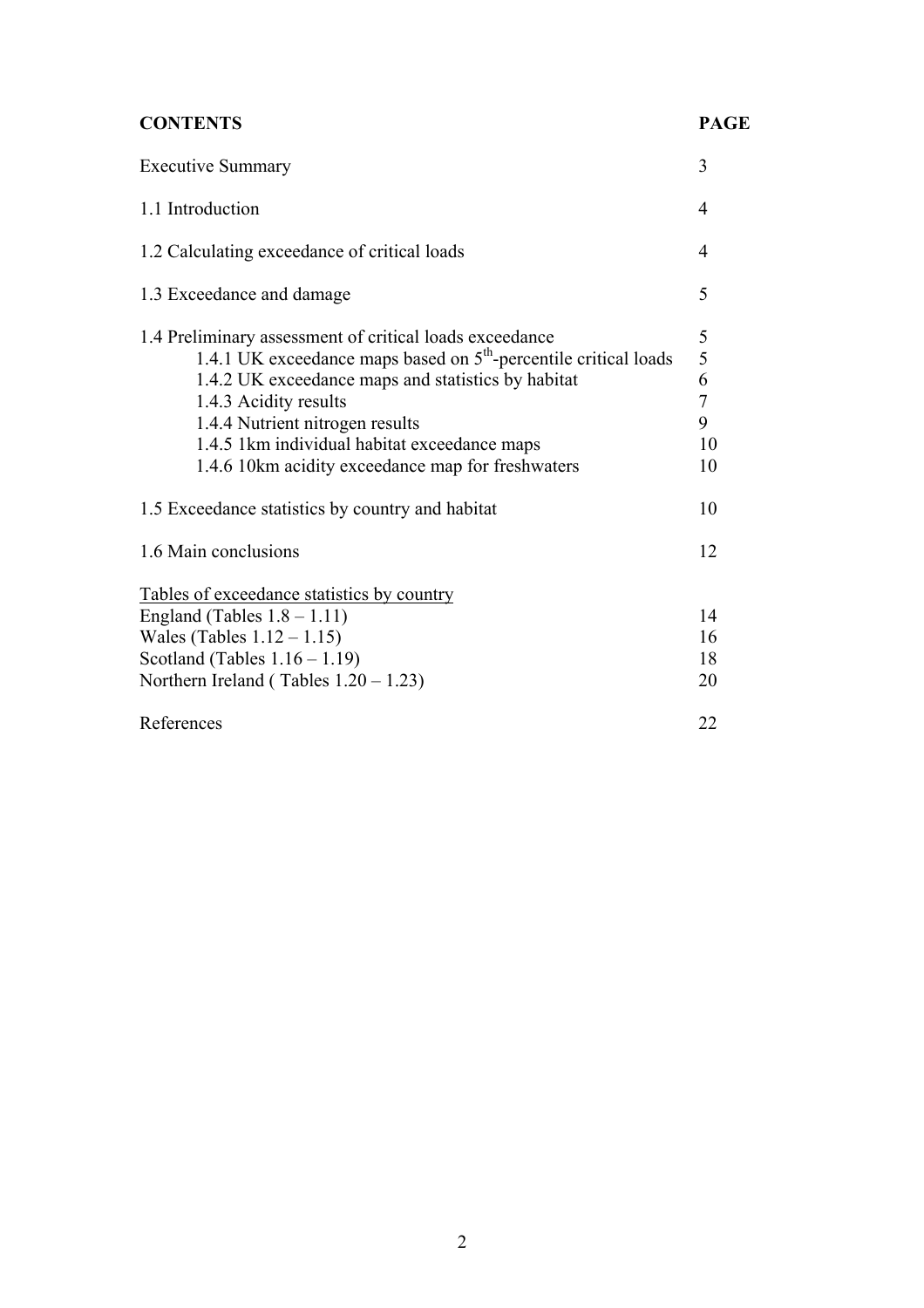# **EXECUTIVE SUMMARY [still to be added]**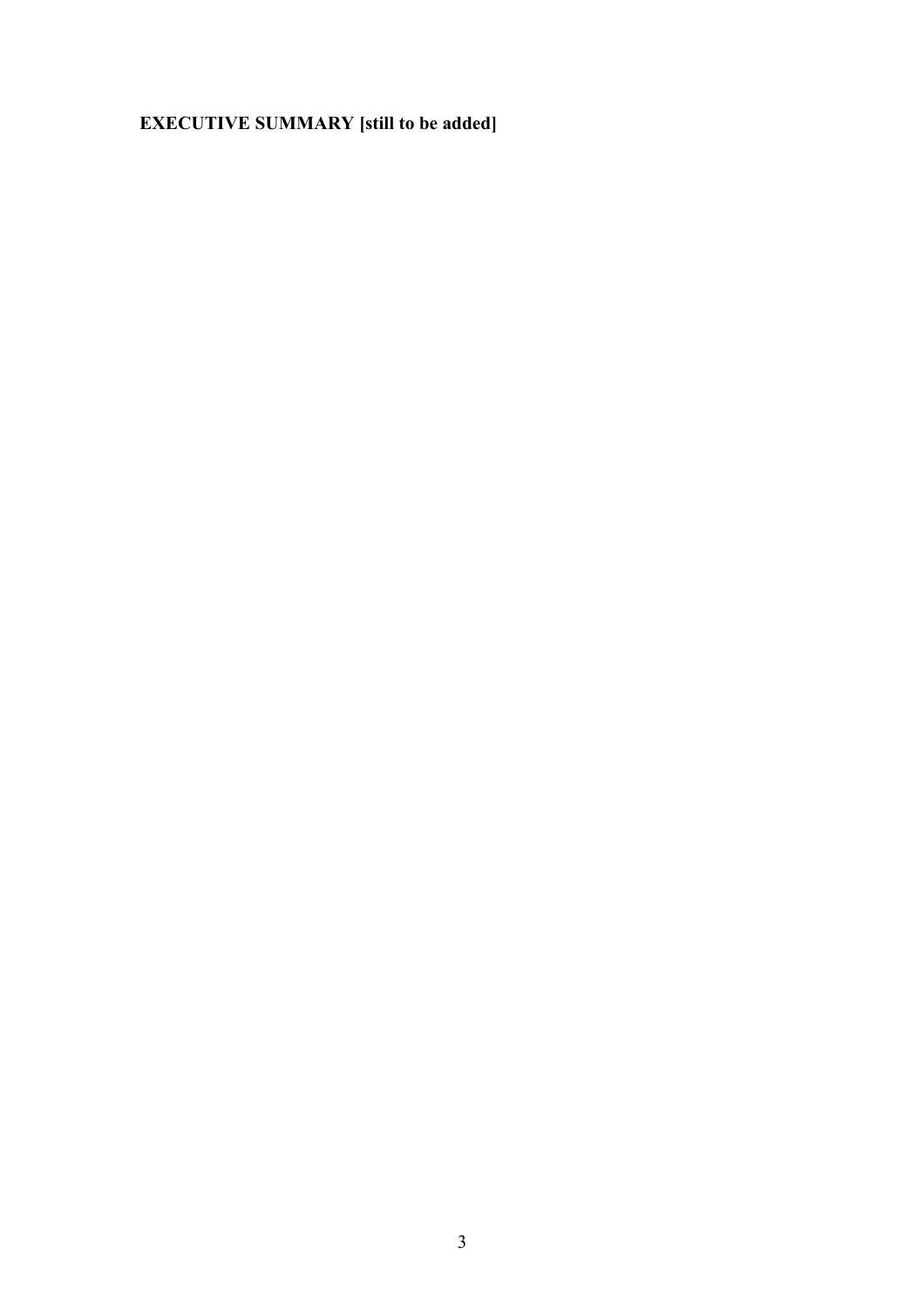#### **1.1 Introduction**

This report is an addendum to the Main Report (Status of UK Critical Loads, Methods, Data and Maps – February 2003), prepared by the UK National Focal Centre for Critical Loads (NFC). It presents a preliminary assessment of the exceedance of critical loads for acidity and nutrient nitrogen, based on the critical loads maps described in the Main Report. These maps have been prepared in light of new scientific information on the location and extent of UK habitats, and the calculation of critical load values.

The exceedance is the amount of deposition (here, of acidity or nitrogen) above the critical load. By overlaying maps of acid or nitrogen deposition over critical load maps, the NFC generates 'exceedance maps'. These maps highlight the areas receiving excess deposition, and the amount of deposition above the critical load, and are used by Defra and other bodies to guide policy development on the control of air pollutants.

**It should be noted that the changes in exceedance described in this Addendum have resulted from a change to the methods to calculate and map critical loads, and are not due to a change in pollution climate.** 

#### **1.2 Calculating exceedance of critical loads**

Critical loads are compared with acidifying or eutrophying deposition to determine the excess deposition above the critical load, ie, the exceedance.

#### Exceedance = Deposition – Critical Load

In addition, accumulated exceedance is calculated, where exceedance is summed over the whole ecosystem/habitat area (see Section 1.4.2).

For eutrophication, the exceedance is calculated using total nitrogen deposition (derived from nitrogen oxides and ammonia). For acidification, the contribution of both sulphur and nitrogen compounds must be taken into account, and this is done using the Critical Loads Function (CLF, see Appendix 1, Main Report). The CLF was developed in Europe (Posch *et al.*, 1999; Posch & Hettelingh, 1997; Posch *et al.*, 1995; Hettelingh *et al.*, 1995). It defines separate acidity critical loads in terms of sulphur and nitrogen, referred to as the "minimum" and "maximum" critical loads of sulphur and nitrogen (see Appendix 1, Main Report). It is these "minimum" and "maximum" critical loads that are used in the calculation of critical loads exceedance for acidity.

The UK NFC has calculated exceedance maps for each of the Broad Habitats mapped. So far, the maps have been produced using the acid and nitrogen deposition averaged over three years of measurements 1995 – 97. **However, it should be noted that deposition has declined since 1997, and will decline further under current emission reduction policies (eg, National Emission Ceilings Directive, NECD). Therefore, exceedances that have been calculated here illustrate the changes that have arisen from updating the critical load maps, and do not represent the current position.** Maps based on more recent measurements, and under additional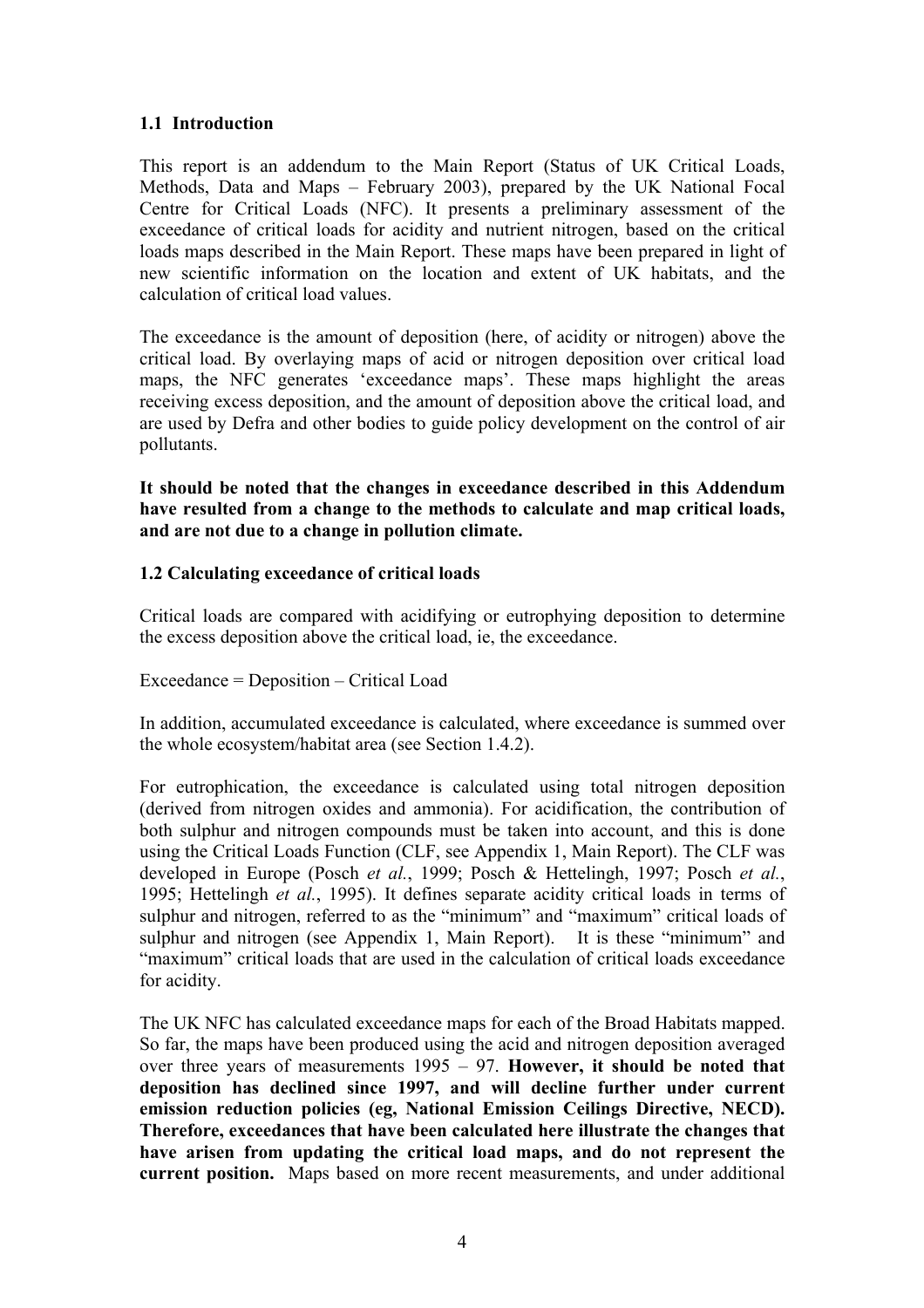emission scenarios, including the expected scenario in 2010 under the National Emission Ceilings Directive, are in preparation.

## **1.3 Exceedance and Damage**

It should be noted that the critical loads data on which exceedance calculations are currently based, are derived from empirical or steady-state mass balance methods, which are used to define *long-term* critical loads for systems at *steady-state*. Therefore, exceedance is an indication of the potential for harmful effects to systems at steady-state, and a habitat that is currently exceeding its critical load is not necessarily already showing the signs of damage. In addition, reducing deposition to below the critical load does not mean the ecosystems immediately recover. There are time lags before chemical recovery takes place, and further delays before biological recovery. The timescales for both chemical and biological recovery could be very long, particularly for the most sensitive ecosystems.

## **1.4 Preliminary assessment of critical loads exceedances**

This report provides a preliminary assessment of the exceedance of critical loads, using the updated critical loads information described in the Status of UK Critical Loads, February 2003 (http://critloads.ceh.ac.uk).

Three sets of results are presented:

- (i) UK exceedance maps based on  $5<sup>th</sup>$ -percentile critical loads
- (ii) UK exceedance maps and statistics by habitat
- (iii) Exceedance statistics by country and habitat

# *1.4.1 UK exceedance maps based on 5th-percentile critical loads*

There are many ways to present exceedance maps and data. To give a broad comparison with previous results (Feb 2001), exceedance maps have been calculated using "5<sup>th</sup>-percentile critical loads". Given that a grid square can contain many of the broad habitat types, the  $5<sup>th</sup>$ -percentile critical load maps are one way to combine the critical loads values for all habitats into a single map. In the  $5<sup>th</sup>$  percentile maps, the critical load assigned to each 1km grid square is that which would protect 95% of the total habitat area in the grid square. It should be noted that the 1km acidity  $5<sup>th</sup>$ percentile maps used in this comparison do not include values for freshwaters.

Generation of the  $5<sup>th</sup>$  percentile maps, requires an evaluation of the ecosystem/habitat area in each grid square. In the previous critical loads maps (Feb 2001), only those 1km squares where an ecosystem occupied 5% or more of the square were assigned critical loads. This 5% cut-off was used because of uncertainties in the mapping of the ecosystems using LCM1990 (Fuller *et al.*, 1994). In the updated critical loads maps (Feb 2003), all the 1km squares where the habitat occurs are included, thanks to the more refined mapping methods to produce LCM2000 (Fuller *et al.*, 2002a & 2002b).

However, in order to show the changes arising from the updated critical loads mapping methods,  $5<sup>th</sup>$  percentile exceedance maps have been produced for this Addendum, using the 5% cut-off. Figures 1.1 and 1.2 (for acidity and nutrient nitrogen) show the exceedance maps based on previous and updated critical loads,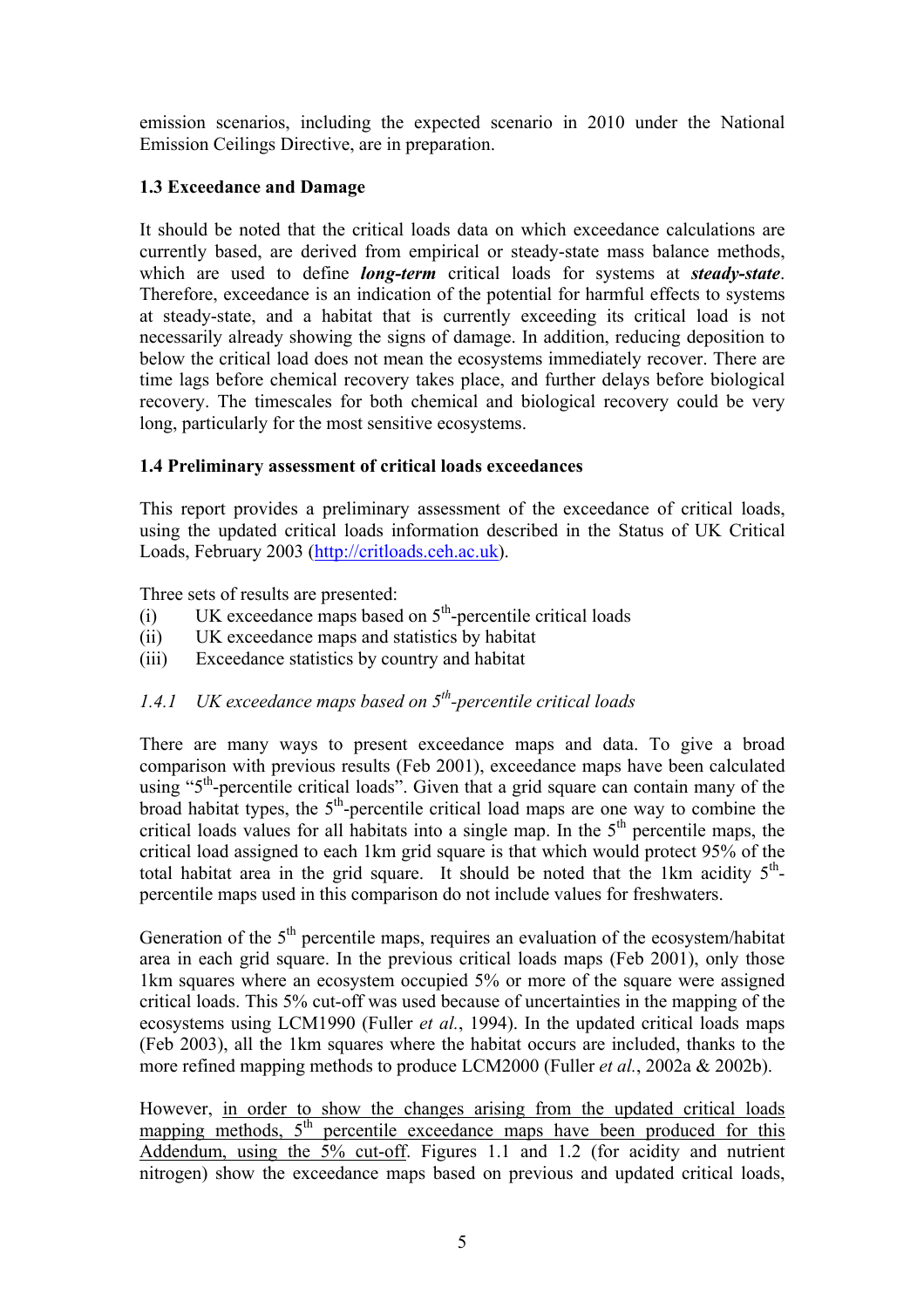excluding grid squares where the ecosystem or habitat occupies less than 5% of the grid square.

A further simplification has been made in this comparison: exceedances have been calculated by overlaying the same fixed deposition field, based on average measured deposition data for 1995-97, (Figures 1.3a and 1.4a) onto the previous and updated critical load maps. So far, no changes have been made to the deposition fields to take account of the ecosystem-specific dry deposition velocities.

The total area mapped in the UK is less than previously (see below), but the two acidity exceedance maps (Figure 1.1) show the same broad patterns of exceedance, which also reflect the pattern of the total acid deposition used (Figure 1.3a). The updated maps shows lower exceedance in the south-east, most likely due to the higher critical loads for calcareous grassland (Main Report, Section 8.6). In the far southwest of England, northern England, Wales and southern Scotland many areas that previously had exceedances between 0.2 and 1.0 keq ha<sup>-1</sup> year<sup>-1</sup> (ie, yellow and red) are, in the update, either not mapped or not exceeded. In Northern Ireland additional habitat areas are now mapped in the south-east and these are exceeded.

On the exceedance maps for nutrient nitrogen (Figure 1.2), the update has resulted in less non-exceeded areas in England, Wales and southern Scotland, though many of these areas are no longer mapped. The areas of highest exceedance are the same on both the previous and updated maps, and also reflect the areas of highest nitrogen deposition (Figure 1.4a). The update has resulted in an increase in the magnitude of exceedance in many areas as a result of the lower nutrient nitrogen critical loads now being used (Main Report, Chapter 7 and Section 8.7).

#### *1.4.2 UK exceedance maps and statistics by habitat*

For each habitat, the NFC has calculated the following statistics:

- The habitat area
- The exceeded habitat area
- The percentage of habitat exceeded
- The Accumulated Exceedance ie, a measure of exceedance that takes into account *both the magnitude of exceedance and the area exceeded*: AE (keq year<sup>-1</sup>) = exceedance (keq ha<sup>-1</sup> year<sup>-1</sup>) \* habitat area exceeded (ha)

Tables 1.1 and 1.3 show the statistics based on the previous (Feb 2001) critical load maps, where grid squares where the ecosystem or habitat occupies less than 5% of the grid square are excluded. Tables 1.2 and 1.4 show the statistics based on the updated (Feb 2003) critical load maps, where all grid squares containing habitat are mapped. For these the exceedances are reported by BAP Broad Habitat, except for the following:

- (i) The "freshwaters" category includes the results of sites sampled across the UK that are either "standing open water" or "rivers and streams". However, it should be noted that these represent a number of selected sites only and not the whole of the BAP Broad Habitats (see Table 1.2).
- (ii) The "broadleaved, mixed and yew woodland" Broad Habitat is sub-divided into two categories for acidity ie, "managed (productive) broadleaved woodland" and "unmanaged (ancient & semi-natural) coniferous and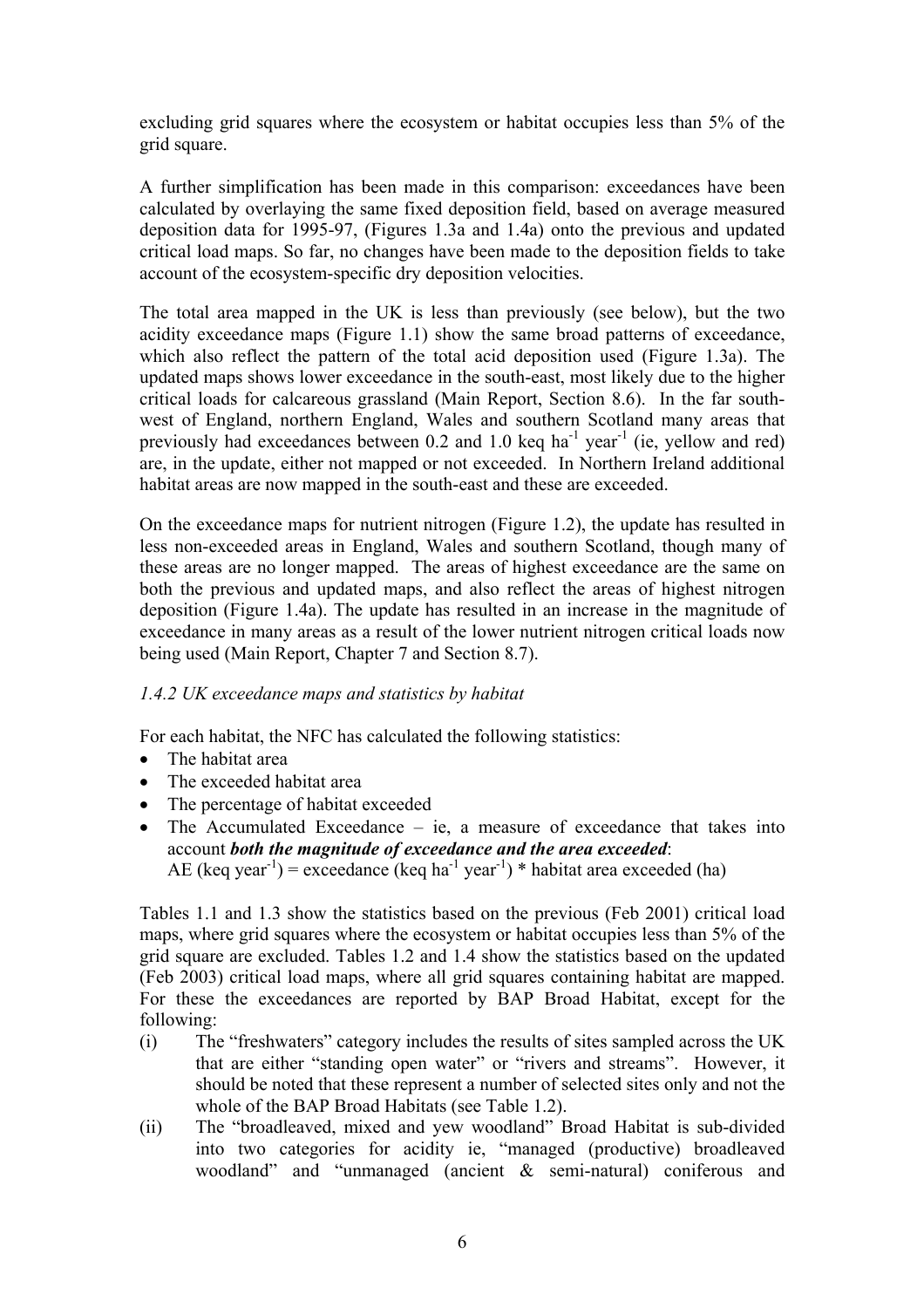broadleaved woodland". For nutrient nitrogen, the unmanaged woodland is further divided into "Atlantic oak woods" (for the effects of nitrogen on epiphytic lichens) and other "unmanaged woodland" (for the effects of nitrogen on ground flora). These habitat names are abbreviated to "broadleaved woodland (managed)", "unmanaged woods" and "Atlantic oak" in the tables presented in this report.

(iii) The "coniferous woodland" Broad Habitat only includes managed coniferous woodland. In this update, the unmanaged coniferous areas are included in the "unmanaged (ancient & semi-natural) coniferous and broadleaved woodland" category because no distinction could be made between unmanaged broadleaved woodland and unmanaged coniferous woodland (see Section 3.7.1, Main Report).

The "unmanaged woodland" category consists of ancient and semi-natural woodland, yew and Scots pine and is "managed" for biodiversity or amenity, but not timber production. All other coniferous and broadleaved woodland is assumed to be primarily managed as productive forest where harvesting and removal of trees takes place. Both managed and unmanaged woodlands are included, since the long-term protection of the whole ecosystem function is important.

An overview of the exceedance statistics is presented in the next sections.

The same deposition field (1995-97 measured) has been used in both cases, with habitat-specific dry deposition velocities. Values for low-growing vegetation (Figures 1.3b & 1.4b) are applied to the non-woodland terrestrial habitats and values for woodland (Figures 1.3c & 1.4c) are applied to the woodland habitats (including those for effects on ground flora and epiphytic lichens). For freshwaters the mean values for all vegetation types are used.

The total habitat areas given in this Section may differ slightly from the areas quoted in the Main Report (Section 8.3), since for acidity, calculations are only performed where there are data for CLmaxS, CLminN and CLmaxN for each 1km square. The soils database used to provide two of the inputs to CLminN (ie, Ni and Nde) does not include values for every 1km habitat square mapped, therefore a small number of squares are lost in the calculation of CLminN and exceedances. Changing from mapping the six general ecosystem types to selected BAP Broad Habitats has reduced the habitat areas mapped by 24.7% for acidity and 19.7% for nutrient nitrogen. It should be noted that both the previous ecosystem areas and the areas for the Broad Habitats in the update refer to actual area values derived from LCM data (Main Report, Chapter 3) and are not derived from summing the number of 1km squares containing habitat. **It is also important to note in the comparisons that follow of the previous and updated statistics, there are differences in the methods used to map the ecosystems in Feb 2001 and the habitats in Feb 2003, so they are not true like-for-like comparisons.** In drawing any comparisons, it is important to consider actual area as well as percentage areas exceeded, as in some cases, the updates have led to a significant change in the habitat area (e.g. acid grassland).

### *1.4.3 Acidity results*

The results for acidity for the UK are given in Tables 1.1 (Feb 2001 data) and 1.2 (Feb 2003 data). The area of sensitive habitats exceeded has decreased by 4.4% (from 70.9% to 66.5%) and the accumulated exceedance has decreased by 25.4%.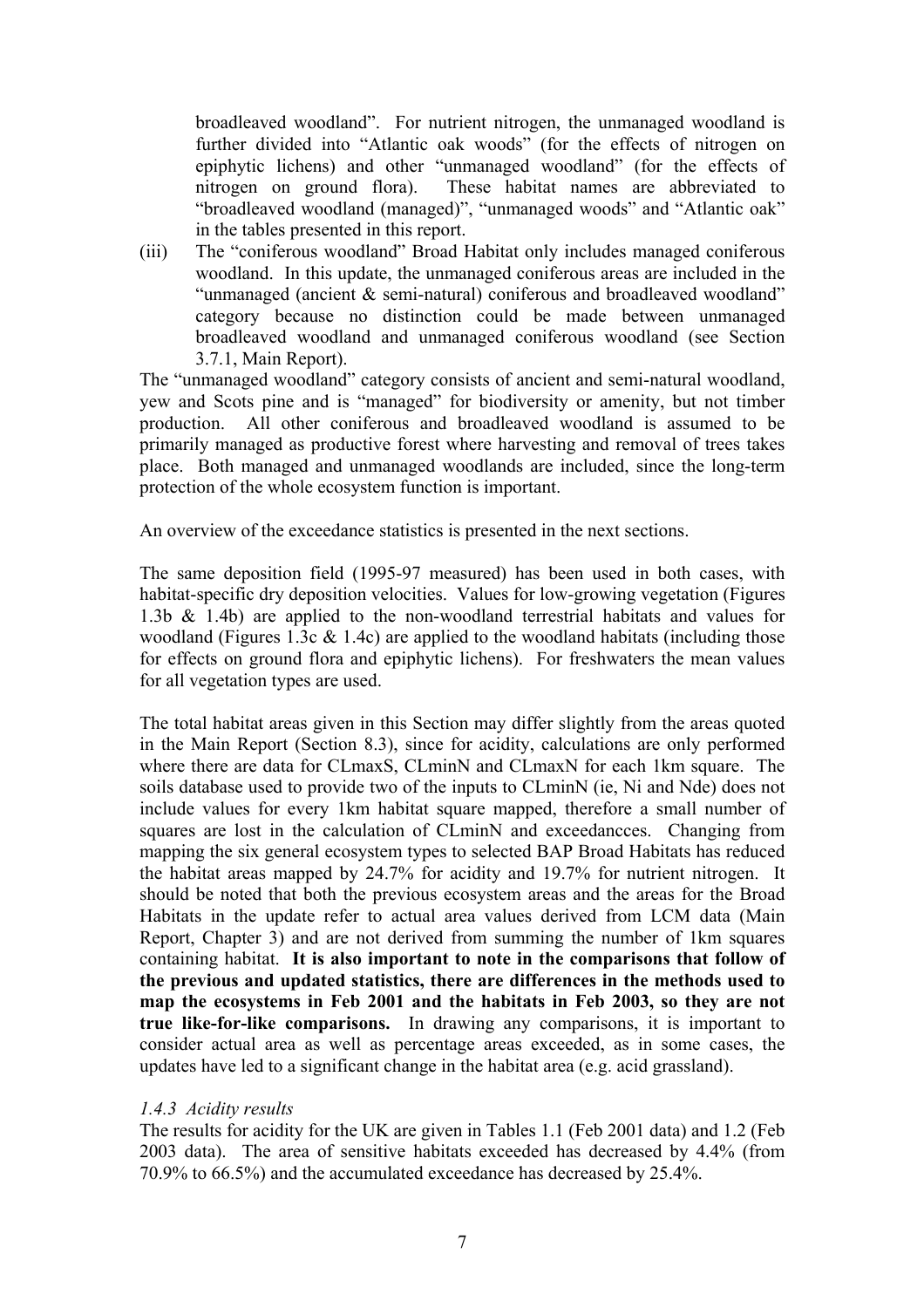| Ecosystem            | Ecosystem  | Exceeded           | Percentage | Accumulated    |
|----------------------|------------|--------------------|------------|----------------|
|                      | Area       | Area               | area       | Exceedance     |
|                      | $\rm km^2$ | (km <sup>2</sup> ) | Exceeded   | $(keq year-1)$ |
| Acid grassland       | 54573      | 43810              | 80.3       | 4289264        |
| Calcareous grassland | 10163      | 3256               | 32.0       | 211123         |
| Heathland            | 9914       | 6883               | 69.4       | 613326         |
| Coniferous woodland  | 7379       | 5106               | 69.2       | 530272         |
| Deciduous woodland   | 10330      | 8425               | 81.6       | 1343843        |
| Freshwaters*         | 3675       | 648                | 17.6       | 72865          |
| All ecosystems       | 96034      | 68129              | 70.9       | 7060693        |

Table 1.1 Acidity exceedance statistics for the UK – February 2001 critical loads

\* The habitat areas for freshwaters are based only on the catchment areas of 1610 sites sampled throughout the UK.

Table 1.2. Acidity exceedance statistics for the UK – February 2003 critical loads

| <b>Broad Habitat</b>           | Habitat      | Exceeded | Percentage | Accumulated    |
|--------------------------------|--------------|----------|------------|----------------|
|                                | Area         | Area     | Area       | Exceedance     |
|                                | $\rm km^2$ ) | $(km^2)$ | Exceeded   | $(keq year-1)$ |
| Acid grassland                 | 15291        | 13203    | 86.4       | 1662130        |
| Calcareous grassland           | 1812         | 0        | $\theta$   |                |
| Dwarf shrub heath              | 24703        | 13829    | 56.0       | 949427         |
| Bog                            | 5463         | 3954     | 72.4       | 349753         |
| Montane                        | 3054         | 2647     | 86.7       | 185044         |
| Coniferous woodland (managed)  | 7971         | 5849     | 73.4       | 825158         |
| Broadleaved woodland (managed) | 7554         | 5607     | 74.2       | 915274         |
| Unmanaged woods                | 4011         | 2436     | 60.7       | 311489         |
| Freshwaters**                  | 2417         | 554      | 22.9       | 68050          |
| All habitats                   | 72275        | 48078    | 66.5       | 5266324        |

\*\* The habitat areas for freshwaters are based only on the catchment areas of the 1163 sites sampled throughout the UK (Main Report, Section 3.7.4 and Chapter 6). The rigorous screening exercise has reduced both the number and total area of sites included in the mapping data set. A small proportion of those sites removed were exceeded in the February 2001 data set. Hence the following changes have occurred to the summary statistics presented in Tables 1.1 and 1.2 for freshwaters:

- The total area of freshwater habitats mapped for acidity has decreased significantly since 2001.
- The number of sites has decreased from 1610 to 1163 (27.8% reduction), but the number of sites where the acidity critical loads are exceeded has only decreased from 440 to 392 (10.9% reduction).
- The area of freshwater sites exceeded has decreased from  $651$  to  $577 \text{ km}^2$ .
- The proportion of exceeded sites, in terms of the percentage area exceeded, has increased relative to Feb 2001.

There is a net decrease in the area exceeded of approximately  $19970 \text{ km}^2$  (areas rounded), due to:

- Critical loads being assigned to  $6600 \text{ km}^2$  of new habitats (bog, montane).
- A decrease of 30610  $km^2$  in the area of acid grassland exceeded, largely as a result of the change in the area of habitat mapped.
- $\bullet$  A decrease of 3260 km<sup>2</sup> in the area of calcareous grassland exceeded, resulting from the higher threshold used for setting empirical soil acidity critical loads for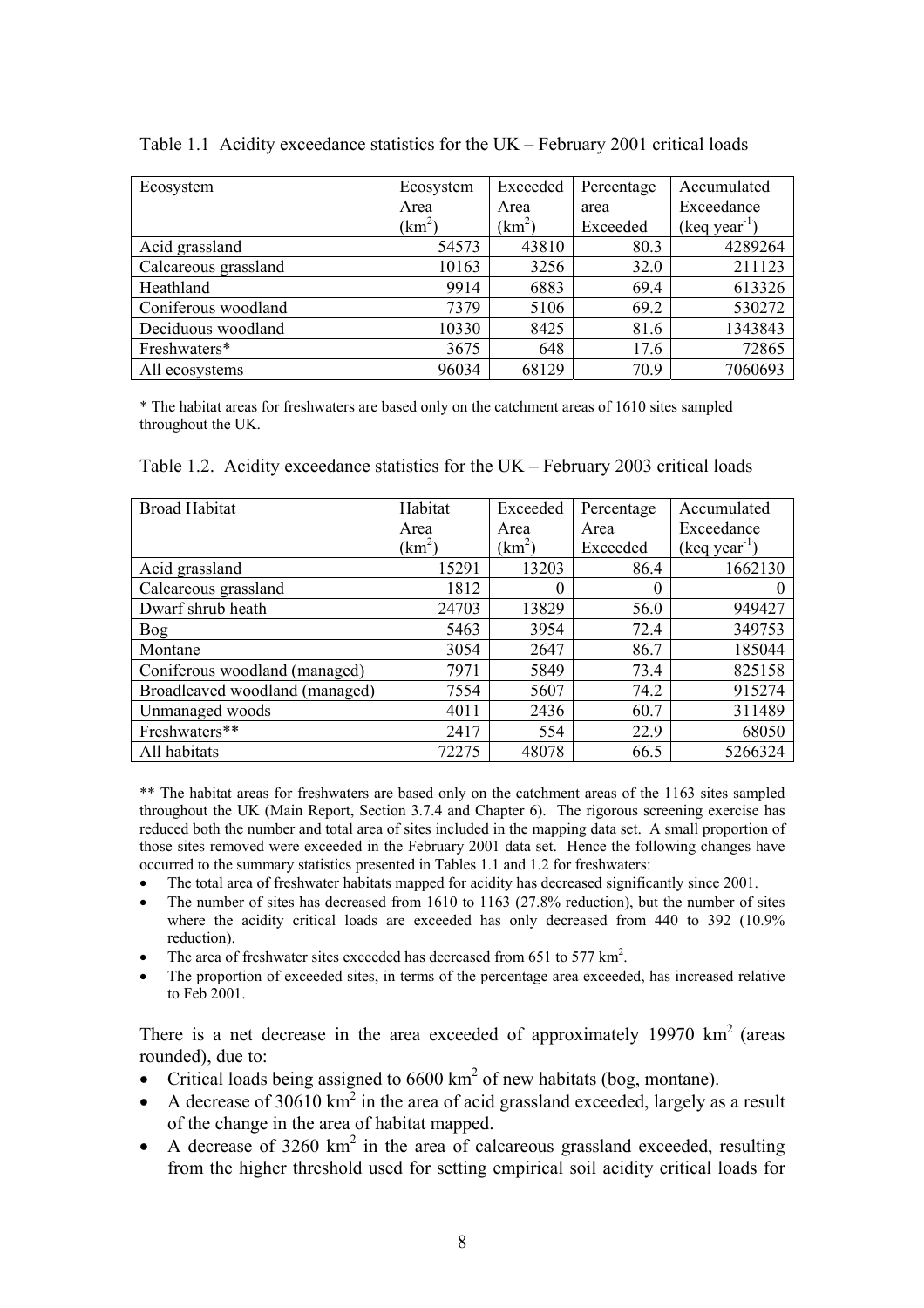these grassland areas (Main Report, Sections 3.7.2, 4.3, 8.6). This now results in no areas of calcareous grassland being exceeded for acidity.

• A 10  $\text{km}^2$  decrease in the area of freshwaters exceeded, resulting from the smaller habitat area mapped following the site screening exercise.

This is balanced by an increase in the exceeded areas of dwarf shrub heath (up 6950  $\text{km}^2$ ) and woodland (up 360 km<sup>2</sup>), resulting from the increased areas of these habitats mapped.

Other reasons for the changes in the acidity statistics can be summarised as:

- An increase in the mean SMB acidity critical loads for coniferous, broadleaved and mixed woodland habitats (Main Report, Section 8.6).
- An increase in mean CLmaxN (as seen for calcareous grassland, dwarf shrub heath and broadleaved woodland: Main Report, Table 8.3) results in a decrease in percentage area exceeded.
- A decrease in mean CLmaxN (as seen for acid grassland and coniferous woodland: Main Report, Table 8.3) results in an increase in the percentage area exceeded.

#### *1.4.4 Nutrient nitrogen results*

For nutrient nitrogen (Tables 1.3 and 1.4) the total area of habitats exceeded has increased from 39.8% (Feb 2001 data) to 62.7% (Feb 2003 data) and the accumulated exceedance has increased by 23.7%. This is largely the result of the new nitrogen critical load values (Main Report, Chapter 7 and Section 8.7).

There is a net increase in the habitat areas exceeded of approximately  $9770 \text{ km}^2$  (areas rounded), due to:

- Critical loads being assigned to  $6220 \text{ km}^2$  of new habitats (bogs, montane, supralittoral sediments).
- A 3130  $\text{km}^2$  increase in the area of dwarf shrub heath exceeded; largely the result of the increased habitat area mapped.
- A 2350  $km^2$  increase in the area of woodlands exceeded, as a result of lower critical loads and an increased habitat area mapped (Main Report, Sections 3.7.1, 7.4, 7.5, 8.3 and 8.7).
- A 2760  $\text{km}^2$  increase in the area of calcareous grassland exceeded, as a result of a lower critical load being applied (from 50 kg  $\overline{N}$  ha<sup>-1</sup> year<sup>-1</sup> to 20 kg  $\overline{N}$  ha<sup>-1</sup> year<sup>-1</sup>). The previous high value was based on the concept, now rejected, that phosphorous limited systems would not respond to nitrogen (Main Report, Section 7.3.1).

This is balanced by a decrease in the area of acid grasslands exceeded of 4690 km<sup>2</sup>.

Other reasons for the changes in the nutrient nitrogen statistics can be summarised as:

- For acid grassland the percentage area exceeded has increased because the mean critical was previously (Feb 2001) 22.7 kg N ha<sup>-1</sup> year<sup>-1</sup> and the value now used (Feb 2003) is 15 N ha<sup>-1</sup> year<sup>-1</sup>.
- Previously (Feb 2001) all woodland was treated as managed, and the critical loads were based on the minimum of the mass balance value (to protect the whole ecosystem), or the empirical value to protect the ground flora.
- Exceedance statistics for the effects of nitrogen on unmanaged woodland are now considered separately to the effects of nitrogen on managed woodland, where the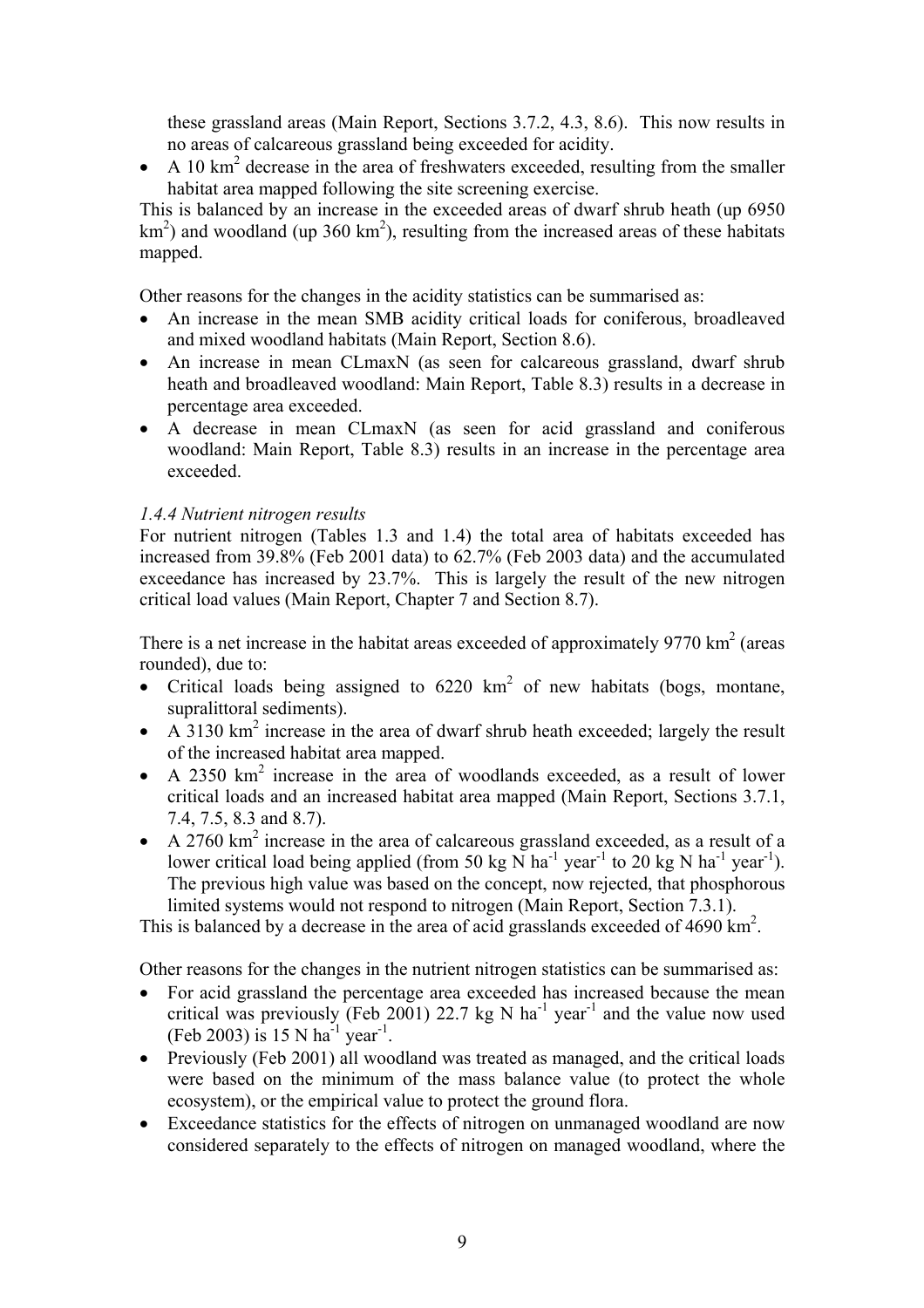latter refers to managed productive woodland and the former to woodlands "managed" for their biodiversity or conservation value.

|       | Table 1.3. Nutrient nitrogen exceedance statistics for the UK – February 2001 critical |  |  |  |  |
|-------|----------------------------------------------------------------------------------------|--|--|--|--|
| loads |                                                                                        |  |  |  |  |

| Ecosystem            | Ecosystem  | Exceeded     | Percentage | Accumulated    |
|----------------------|------------|--------------|------------|----------------|
|                      | Area       | Area         | area       | Exceedance     |
|                      | $\rm km^2$ | $\rm km^2$ ) | Exceeded   | $(keq year-1)$ |
| Acid grassland       | 54573      | 14932        | 27.4       | 742620         |
| Calcareous grassland | 10163      | 0            |            |                |
| Heathland            | 9914       | 5497         | 55.5       | 254224         |
| Coniferous woodland  | 7379       | 6473         | 87.7       | 687225         |
| Deciduous woodland   | 10330      | 9891         | 95.8       | 1378905        |
| All ecosystems       | 92359      | 36793        | 39.8       | 3062974        |

Table 1.4. Nutrient nitrogen exceedance statistics for the UK – February 2003 critical loads

| <b>Broad Habitat</b>             | Habitat            | Exceeded | Percentage | Accumulated    |
|----------------------------------|--------------------|----------|------------|----------------|
|                                  | Area               | Area     | Area       | Exceedance     |
|                                  | (km <sup>2</sup> ) | $(km^2)$ | Exceeded   | $(keq year-1)$ |
| Acid grassland                   | 15241              | 10241    | 67.2       | 544794         |
| Calcareous grassland             | 3577               | 2763     | 77.2       | 96160          |
| Dwarf shrub heath                | 24820              | 8627     | 34.8       | 406862         |
| <b>Bog</b>                       | 5541               | 2526     | 45.6       | 188505         |
| Montane                          | 3129               | 2580     | 82.5       | 88953          |
| Coniferous woodland (managed)    | 7979               | 7415     | 92.9       | 869392         |
| Broadleaved woodland (managed)   | 7584               | 7418     | 97.8       | 1224371        |
| Unmanaged woods (ground flora)   | 3386               | 3180     | 93.9       | 488267         |
| Atlantic oak (epiphytic lichens) | 822                | 694      | 84.5       | 74317          |
| Supralittoral sediment           | 2128               | 1114     | 52.4       | 30865          |
| All habitats                     | 74209              | 46560    | 62.7       | 4012485        |

#### *1.4.5 1km individual habitat exceedance maps*

In addition to the statistics generated, 1km exceedance maps for each updated (Feb 2003) habitat have been produced. These are consistent with the UK results described above, since they are based on the same critical loads and deposition data. The 1km acidity exceedance maps are shown in Figures 1.5 to 1.8 and the nutrient nitrogen maps in Figures 1.10 to 1.14.

#### *1.4.6 10km acidity exceedance map for freshwaters*

The statistics on the area of freshwaters exceeded for acidity are given above. The latest exceedance map based on the screened data set is shown in Figure 1.9.

#### **1.5 Exceedance statistics by country and habitat**

Exceedance statistics are also calculated for each country: England, Wales, Scotland and Northern Ireland. The distribution of sensitive habitats varies from one country to another, so the area for which critical loads are mapped, also varies for each country.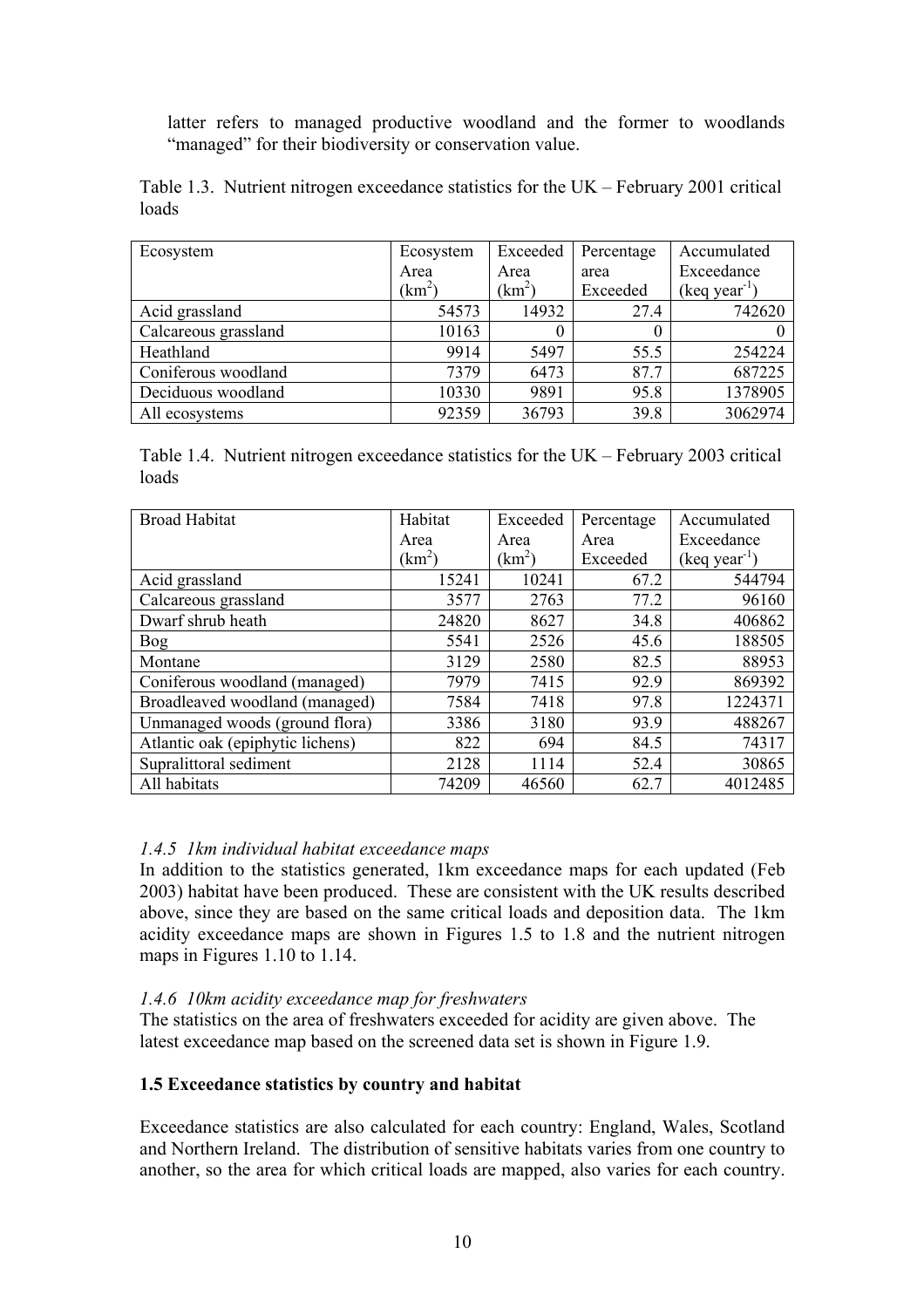The areas mapped for acidity and nutrient nitrogen critical loads in each country and the percentages they represent of each country are given in Table 1.5. This shows that the highest percentage of habitats sensitive to acidification and eutrophication occur in Scotland and Wales.

Table 1.5. The areas  $(km^2)$  mapped for critical loads by country. Values in parentheses are the percentage area of each country for which critical loads are mapped.

| Data set $&$ vear | England       | Wales          | Scotland      | Northern Ireland |
|-------------------|---------------|----------------|---------------|------------------|
| Acidity $-2001$   | 30995 (23.8%) | $9260(44.6\%)$ | 51717 (65.7%) | 4063 $(28.7%)$   |
| 2003              | 18198 (14.0%) | 6745 (32.5%)   | 43825 (55.7%) | 3507 (24.8%)     |
| Nitrogen $-2001$  | 29485 (22.4%) | $9000(43.4\%)$ | 50004 (63.5%) | 3870 (27.3%)     |
| 2003              | 20351 (15.6%) | 7098 (34.2%)   | 43177 (54.8%) | 3583 (25.3%)     |
| Country area*     | 130360        | 20760          | 78750         | 14150            |

\* The Times Atlas of the World, Eighth Edition, 1991, Times Books, London.

The highest percentages of sensitive habitats with critical loads exceedance are also found in Wales (Table 1.6). The values are lower for Scotland because of the lower deposition in the far north of Scotland (Figures 1.3  $\&$  1.4). Whilst there may not be a high percentage of sensitive habitats in England, the percentage exceeded is still relatively high, because of the high deposition across the area (Figures 1.3  $\&$  1.4).

Table 1.6. The percentage area of sensitive habitats exceeded by country based on 1995-97 deposition data.

| Data set & year  | England | Wales | Scotland | Northern Ireland |
|------------------|---------|-------|----------|------------------|
| Acidity $-2001$  | 67.4%   | 93.4% | 69.3%    | 67.1%            |
| 2003             | 72.2%   | 94.5% | 59.8%    | 67.6%            |
| Nitrogen $-2001$ | 57.4%   | 70.0% | 23.4%    | 48.1%            |
| 2003             | 94.1%   | 96.9% | 41.0%    | 78.3%            |

For acidity, the exceeded areas are very similar using the February 2001 and the February 2003 data. For nutrient nitrogen the percentage of habitats exceeded has increased significantly following the review of nutrient nitrogen critical loads (Main Report, Chapter 7).

Table 1.7 summarises the changes in percentage area exceeded and accumulated exceedance for each country and for the UK. It is important to consider both of these, since the percentage area exceeded may be similar for Feb 2001 and Feb 2003, but the accumulated exceedance (ie, the measure of exceedance that takes account of both the exceeded area and the magnitude of exceedance) may be considerably different, for example, acid grassland (Table 1.1). For acidity (Table 1.7) the percentage area exceeded has increased by a small amount in England, Wales and NI, but decreased in Scotland. However, for all countries a large decrease in the accumulated exceedance is seen  $(13.2 - 27.4\%)$ . For nutrient nitrogen the percentage area exceeded and the accumulated exceedance have all increased significantly.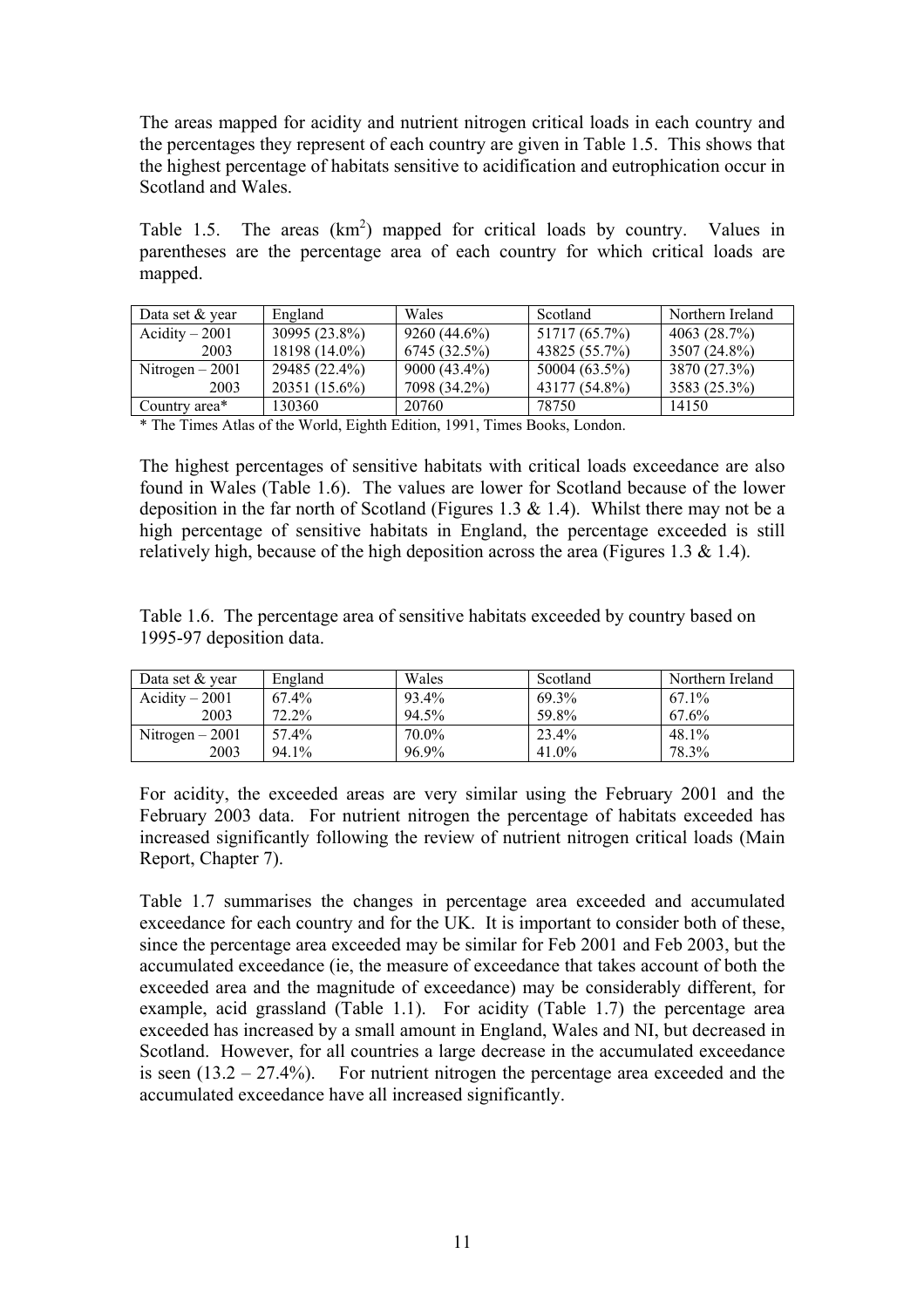|                   | % area exceeded   | Accumulated<br><b>Exceedance</b> |
|-------------------|-------------------|----------------------------------|
| <b>Acidity</b>    |                   |                                  |
| England           | 4.8%              | $\downarrow$ 27.4%               |
| Wales             | 1.1%              | $\downarrow$ 20.7%               |
| Scotland          | $\downarrow$ 9.5% | $\downarrow$ 26.6%               |
| NI                | 0.5%              | $\downarrow$ 13.2%               |
| UK                | $\downarrow$ 4.4% | $\downarrow$ 25.4%               |
| <b>Nutrient N</b> |                   |                                  |
| England           | 136.7%            | 123.7%                           |
| Wales             | 26.9%             | 14.3%                            |
| Scotland          | 17.6%             | 32.1%                            |
| NI                | 30.2%             | 17.8%                            |
| UK                | 22.9%             | 123.7%                           |

Table 1.7. Summary of percentage changes to exceedance results by country

The full exceedance statistics for each habitat for each country are given in Tables 1.8 to 1.23. For acidity, acid grassland or heathland had the highest percentage exceeded in each country in February 2001. In this Update, acid grassland still has the highest percentage area exceeded in NI, while in England, Wales and Scotland the montane habitat has the highest percentage area exceeded. This partly reflects the sensitive nature of this upland habitat, but the area it occupies is small and hence the exceeded areas and AE values are also relatively small compared to those for other habitats. For nutrient nitrogen the woodland habitats tend to have the highest percentage area exceeded in all countries, closely followed by montane, bog and dwarf shrub heath.

It should be noted that the changes observed in this comparison exercise are due to a combination of changes in (a) the habitats mapped; (b) the areas of the habitats mapped; (c) the data and methods used in the calculation of critical loads.

### **1.6 Main conclusions**

The Update includes changes in the habitats mapped and their distributions as well as revisions to the critical loads data and methods in light of new scientific information. The impact of these changes alone on critical loads exceedance for the UK are summarised below.

- The habitat area exceeded for acidity has decreased by 29.4%.
- The percentage area of habitats exceeded for acidity has decreased by 4.4%.
- The accumulated exceedance (ie, magnitude of exceedance) for acidity has decreased by 25.4%.
- The habitat area exceeded for nutrient nitrogen has increased by 21%.
- The percentage area of habitats exceeded for nutrient nitrogen has increased by 22.9%.
- The accumulated exceedance (ie, magnitude of exceedance) for nutrient nitrogen has increased by 23.7%.

The differences between the previous (Feb 2001) exceedance results and those in this update (Feb 2003) are due to the changes made to the habitats mapped and revisions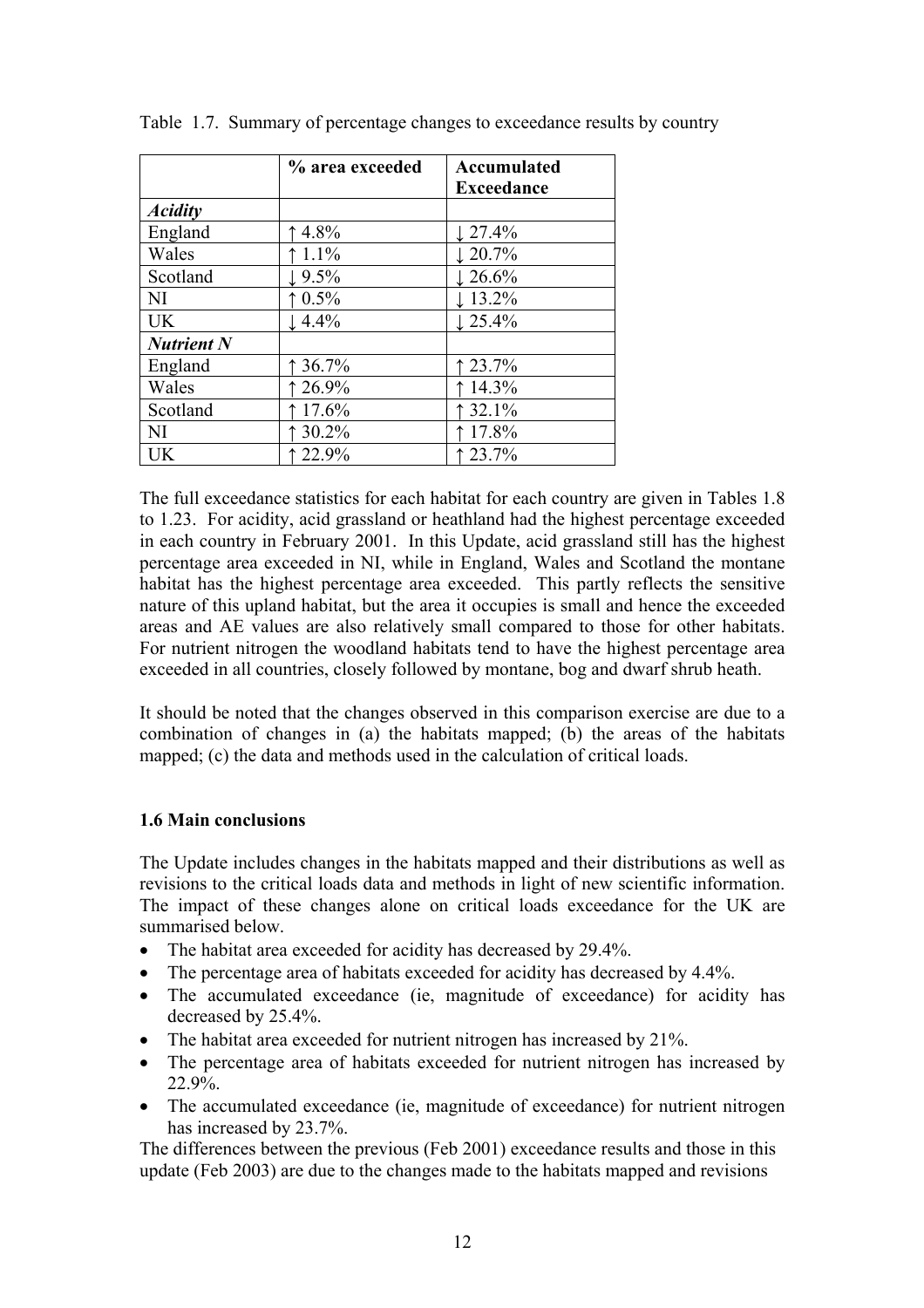to the data and methods used to calculate critical loads; *they are not the result of a change in the pollution climate.*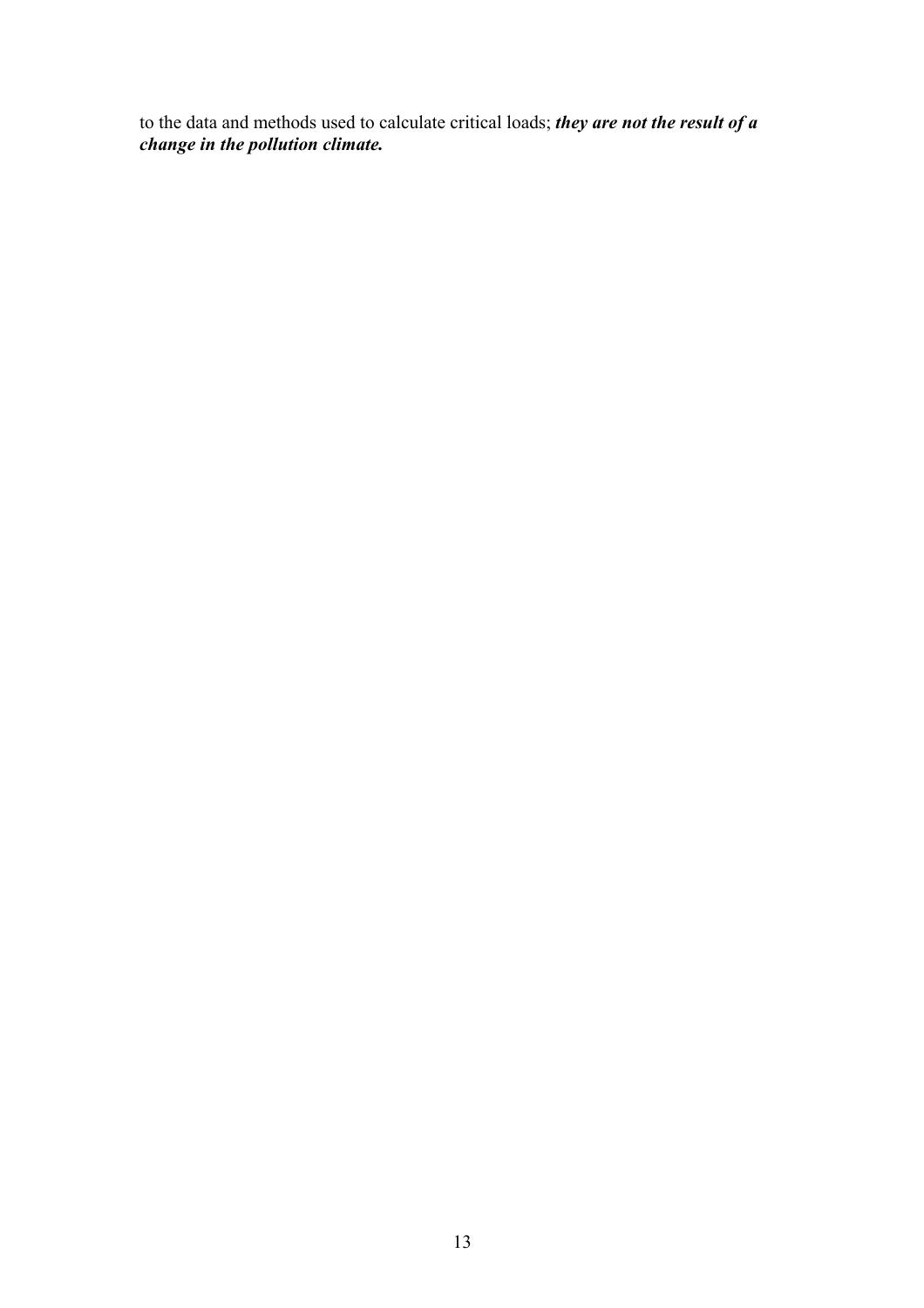# **ENGLAND – acidity exceedance statistics**

| Ecosystem            | Ecosystem  | Exceeded     | Percentage | Accumulated    |
|----------------------|------------|--------------|------------|----------------|
|                      | Area       | Area         | area       | Exceedance     |
|                      | $\rm km^2$ | $\rm km^2$ ) | Exceeded   | $(keq year-1)$ |
| Acid grassland       | 11260      | 10046        | 89.2       | 1672771        |
| Calcareous grassland | 8550       | 2563         | 30.0       | 171315         |
| Heathland            | 1395       | 1292         | 92.6       | 175872         |
| Coniferous woodland  | 1810       | 1516         | 83.8       | 191422         |
| Deciduous woodland   | 6470       | 5160         | 79.8       | 871881         |
| Freshwaters          | 1509       | 326          | 21.6       | 48000          |
| All ecosystems       | 30995      | 20904        | 67.4       | 3131260        |

Table 1.8. Acidity exceedance statistics for England – February 2001 critical loads

Table 1.9. Acidity exceedance statistics for England – February 2003 critical loads

| <b>Broad Habitat</b>           | Habitat    | Exceeded | Percentage | Accumulated    |
|--------------------------------|------------|----------|------------|----------------|
|                                | Area       | Area     | Area       | Exceedance     |
|                                | $\rm km^2$ | $(km^2)$ | Exceeded   | $(keq year-1)$ |
| Acid grassland                 | 2625       | 2509     | 95.6       | 492337         |
| Calcareous grassland           | 1718       | $\theta$ | 0          |                |
| Dwarf shrub heath              | 2462       | 2281     | 92.6       | 336098         |
| Bog                            | 1006       | 934      | 92.8       | 191789         |
| Montane                        | 1.91       | 1.90     | 99.8       | 576            |
| Coniferous woodland (managed)  | 1702       | 1463     | 86.0       | 275420         |
| Broadleaved woodland (managed) | 5632       | 4150     | 73.7       | 720376         |
| Unmanaged woodland             | 2392       | 1533     | 64.1       | 210475         |
| Freshwaters                    | 660        | 265      | 40.1       | 45650          |
| All habitats                   | 18198      | 13137    | 72.2       | 2272722        |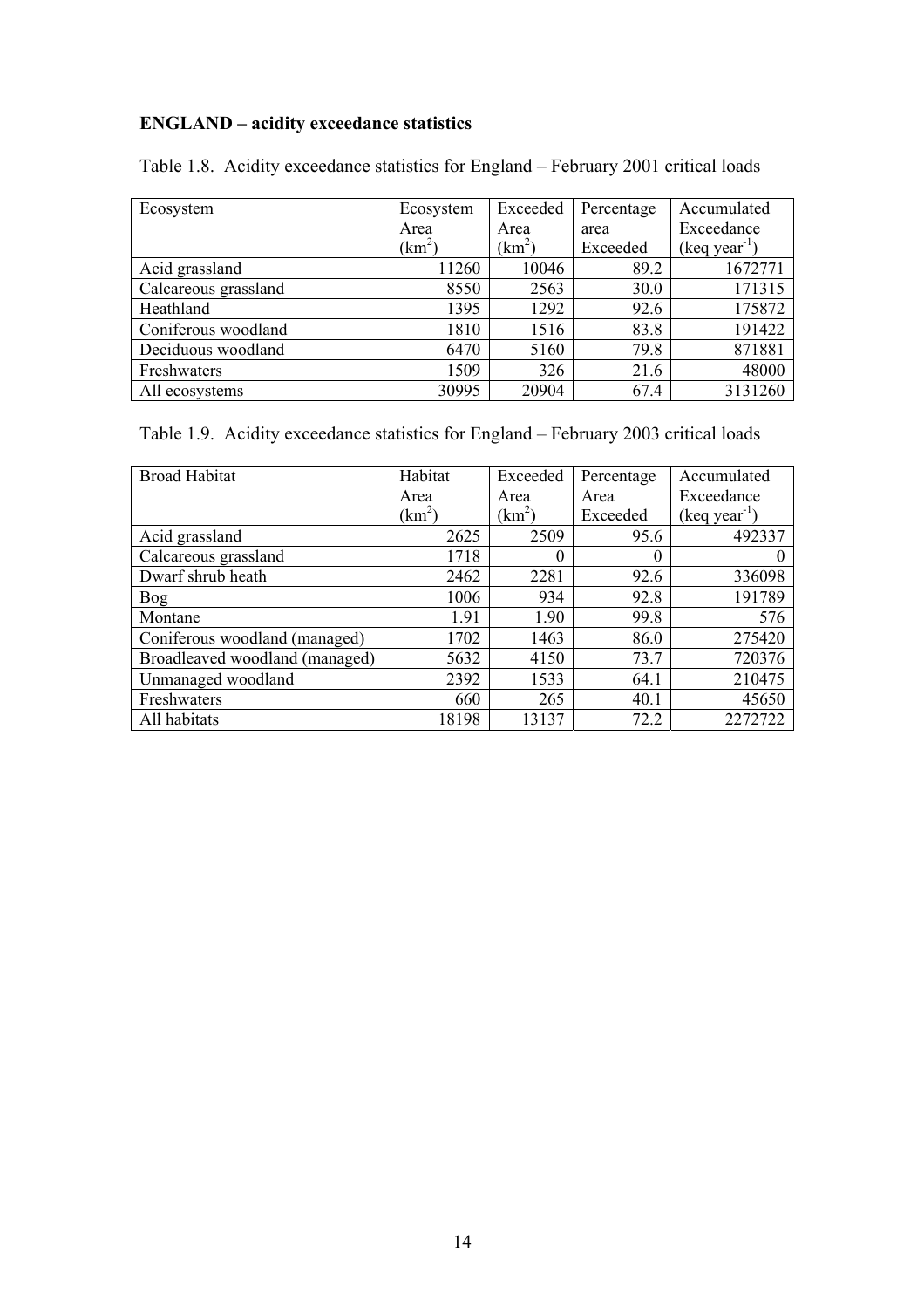# **ENGLAND – nutrient nitrogen exceedance statistics**

Table 1.10. Nutrient nitrogen exceedance statistics for England – February 2001 critical loads

| Ecosystem            | Ecosystem         | Exceeded     | Percentage | Accumulated    |
|----------------------|-------------------|--------------|------------|----------------|
|                      | Area              | Area         | area       | Exceedance     |
|                      | km <sup>2</sup> ) | $\rm km^2$ ) | Exceeded   | $(keq year-1)$ |
| Acid grassland       | 11260             | 7280         | 64.7       | 435600         |
| Calcareous grassland | 8550              | 0            |            |                |
| Heathland            | 1395              | 1368         | 98.1       | 91799          |
| Coniferous woodland  | 1810              | 1810         | 100        | 253846         |
| Deciduous woodland   | 6470              | 6465         | 99.9       | 954771         |
| All ecosystems       | 29485             | 16923        | 57.4       | 1736016        |

Table 1.11. Nutrient nitrogen exceedance statistics for England – February 2003 critical loads

| <b>Broad Habitat</b>             | Habitat        | Exceeded       | Percentage | Accumulated    |
|----------------------------------|----------------|----------------|------------|----------------|
|                                  | Area           | Area           | Area       | Exceedance     |
|                                  | $\rm km^2$     | $(km^2)$       | Exceeded   | $(keq year-1)$ |
| Acid grassland                   | 2620           | 2590           | 98.9       | 213951         |
| Calcareous grassland             | 3312           | 2615           | 79.0       | 90183          |
| Dwarf shrub heath                | 2466           | 2442           | 99.0       | 171535         |
| Bog                              | 1007           | 1007           | 100        | 109569         |
| Montane                          | $\overline{2}$ | $\overline{2}$ | 100        | 359            |
| Coniferous woodland (managed)    | 1704           | 1704           | 100        | 271638         |
| Broadleaved woodland (managed)   | 5654           | 5654           | 100        | 996588         |
| Unmanaged woods (ground flora)   | 2252           | 2252           | 100        | 371134         |
| Atlantic oak (epiphytic lichens) | 150            | 150            | 100        | 29437          |
| Supralittoral sediment           | 1183           | 741            | 62.6       | 22000          |
| All habitats                     | 20351          | 19157          | 94.1       | 2276395        |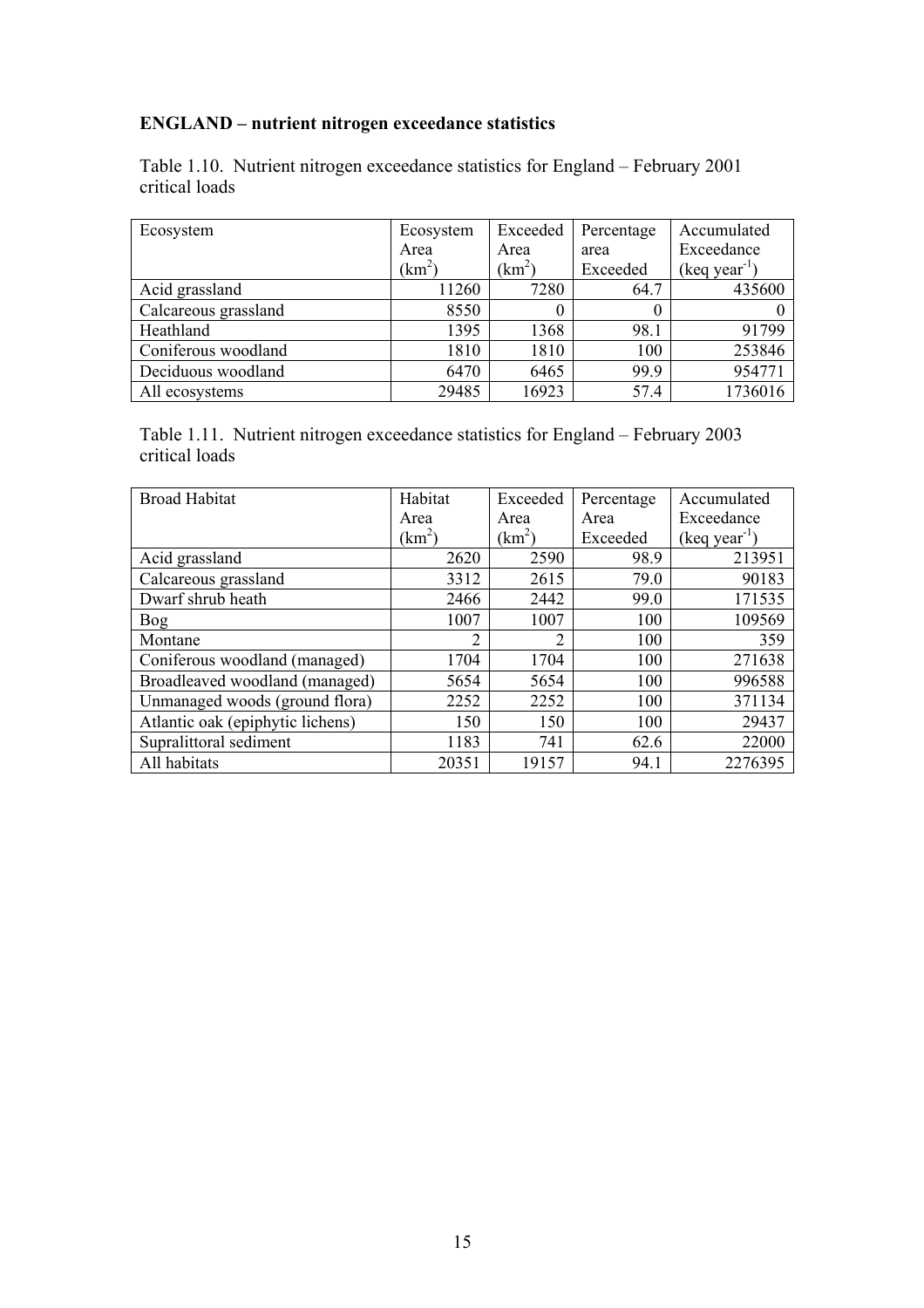# **WALES – acidity exceedance statistics**

|  | Table 1.12. Acidity exceedance statistics for Wales – February 2001 critical loads |  |  |  |  |
|--|------------------------------------------------------------------------------------|--|--|--|--|
|  |                                                                                    |  |  |  |  |

| Ecosystem            | Ecosystem     | Exceeded     | Percentage | Accumulated                    |
|----------------------|---------------|--------------|------------|--------------------------------|
|                      | Area          | Area         | area       | Exceedance                     |
|                      | $\text{km}^2$ | $\rm km^2$ ) | Exceeded   | $(\text{keq year}^{\text{T}})$ |
| Acid grassland       | 4609          | 4457         | 96.7       | 665623                         |
| Calcareous grassland | 144           | 82           | 57.2       | 5797                           |
| Heathland            | 1114          | 1066         | 95.6       | 139080                         |
| Coniferous woodland  | 766           | 728          | 95.0       | 78695                          |
| Deciduous woodland   | 2367          | 2214         | 93.5       | 340447                         |
| Freshwaters          | 260           | 99           | 38.1       | 7441                           |
| All ecosystems       | 9260          | 8645         | 93.4       | 1237082                        |

Table 1.13. Acidity exceedance statistics for Wales – February 2003 critical loads

| <b>Broad Habitat</b>           | Habitat    | Exceeded | Percentage | Accumulated    |
|--------------------------------|------------|----------|------------|----------------|
|                                | Area       | Area     | Area       | Exceedance     |
|                                | $\{km^2\}$ | $(km^2)$ | Exceeded   | $(keq year-1)$ |
| Acid grassland                 | 3143       | 3101     | 98.7       | 498012         |
| Calcareous grassland           | 45         | $\theta$ | 0          |                |
| Dwarf shrub heath              | 1078       | 1049     | 97.2       | 130049         |
| <b>Bog</b>                     | 56         | 52       | 93.1       | 9308           |
| Montane                        | 18         | 18       | 100        | 4505           |
| Coniferous woodland (managed)  | 1039       | 1011     | 97.3       | 172126         |
| Broadleaved woodland (managed) | 793        | 709      | 89.4       | 111966         |
| Unmanaged woods                | 395        | 350      | 88.6       | 49110          |
| Freshwaters                    | 179        | 83       | 46.4       | 6261           |
| All habitats                   | 6745       | 6373     | 94.5       | 981337         |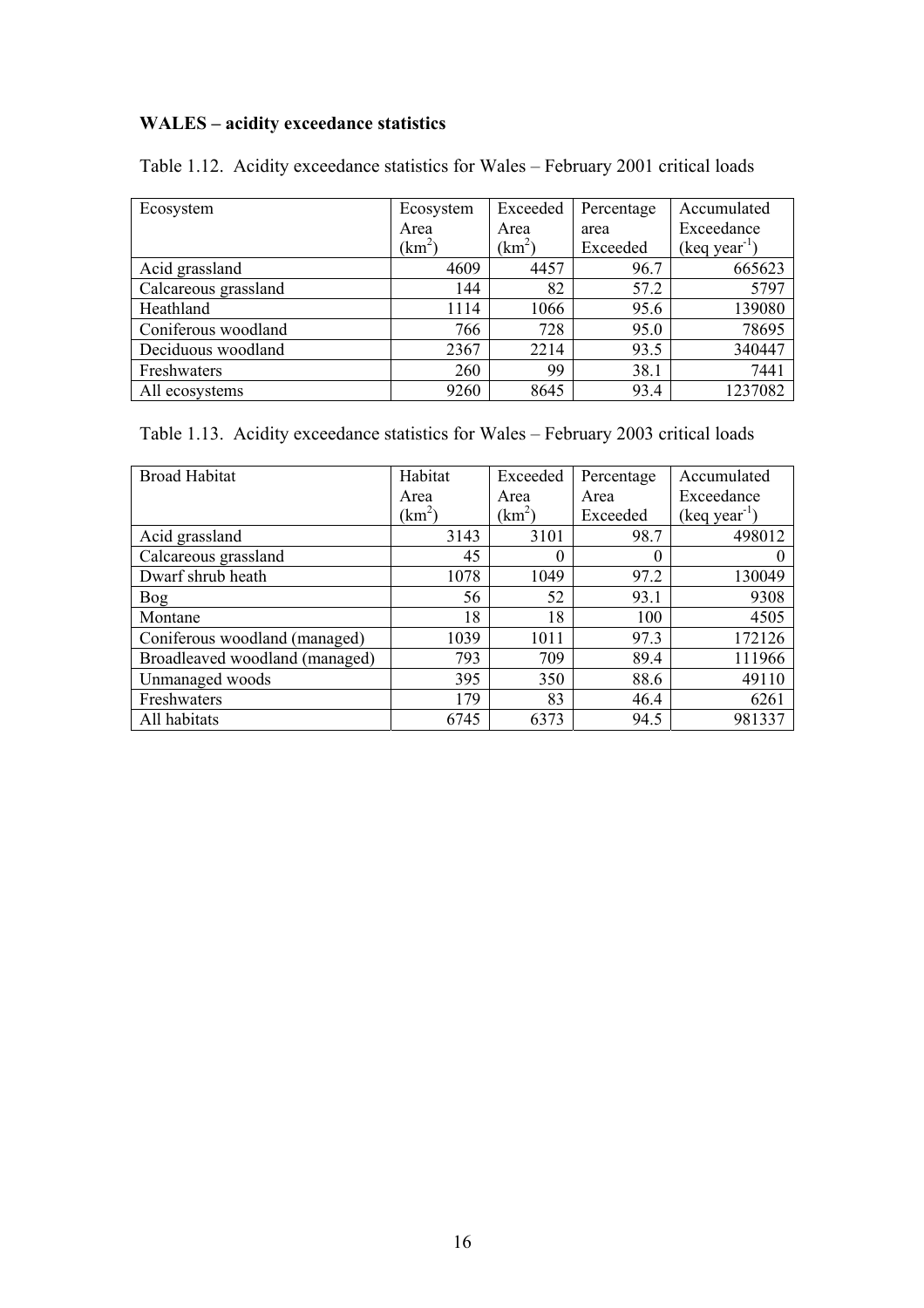# **WALES – nutrient nitrogen exceedance statistics**

Table 1.14. Nutrient nitrogen exceedance statistics for Wales – February 2001 critical loads

| Ecosystem            | Ecosystem       | Exceeded     | Percentage | Accumulated                  |
|----------------------|-----------------|--------------|------------|------------------------------|
|                      | Area            | Area         | area       | Exceedance                   |
|                      | $\mathrm{km}^2$ | $\rm km^2$ ) | Exceeded   | $($ keq year <sup>-1</sup> ) |
| Acid grassland       | 4609            | 2087         | 45.3       | 74385                        |
| Calcareous grassland | 144             | 0            |            |                              |
| Heathland            | 1114            | 1079         | 96.9       | 64135                        |
| Coniferous woodland  | 766             | 766          | 100        | 113674                       |
| Deciduous woodland   | 2367            | 2367         | 100        | 320728                       |
| All ecosystems       | 9000            | 6299         | 70.0       | 572921                       |

Table 1.15. Nutrient nitrogen exceedance statistics for Wales – February 2003 critical loads

| <b>Broad Habitat</b>             | Habitat | Exceeded     | Percentage | Accumulated           |
|----------------------------------|---------|--------------|------------|-----------------------|
|                                  | Area    | Area         | Area       | Exceedance            |
|                                  | $km^2$  | $\rm km^2$ ) | Exceeded   | $(\text{keq year}^1)$ |
| Acid grassland                   | 3146    | 3088         | 98.2       | 196509                |
| Calcareous grassland             | 171     | 134          | 78.0       | 5730                  |
| Dwarf shrub heath                | 1094    | 1089         | 99.5       | 83359                 |
| Bog                              | 56      | 56           | 100        | 5354                  |
| Montane                          | 18      | 18           | 100        | 3006                  |
| Coniferous woodland (managed)    | 1043    | 1043         | 100        | 169907                |
| Broadleaved woodland (managed)   | 801     | 801          | 100        | 130157                |
| Unmanaged woods (ground flora)   | 228     | 226          | 99.3       | 39859                 |
| Atlantic oak (epiphytic lichens) | 171     | 171          | 100        | 28399                 |
| Supralittoral sediment           | 369     | 255          | 68.9       | 6145                  |
| All habitats                     | 7098    | 6881         | 96.9       | 668424                |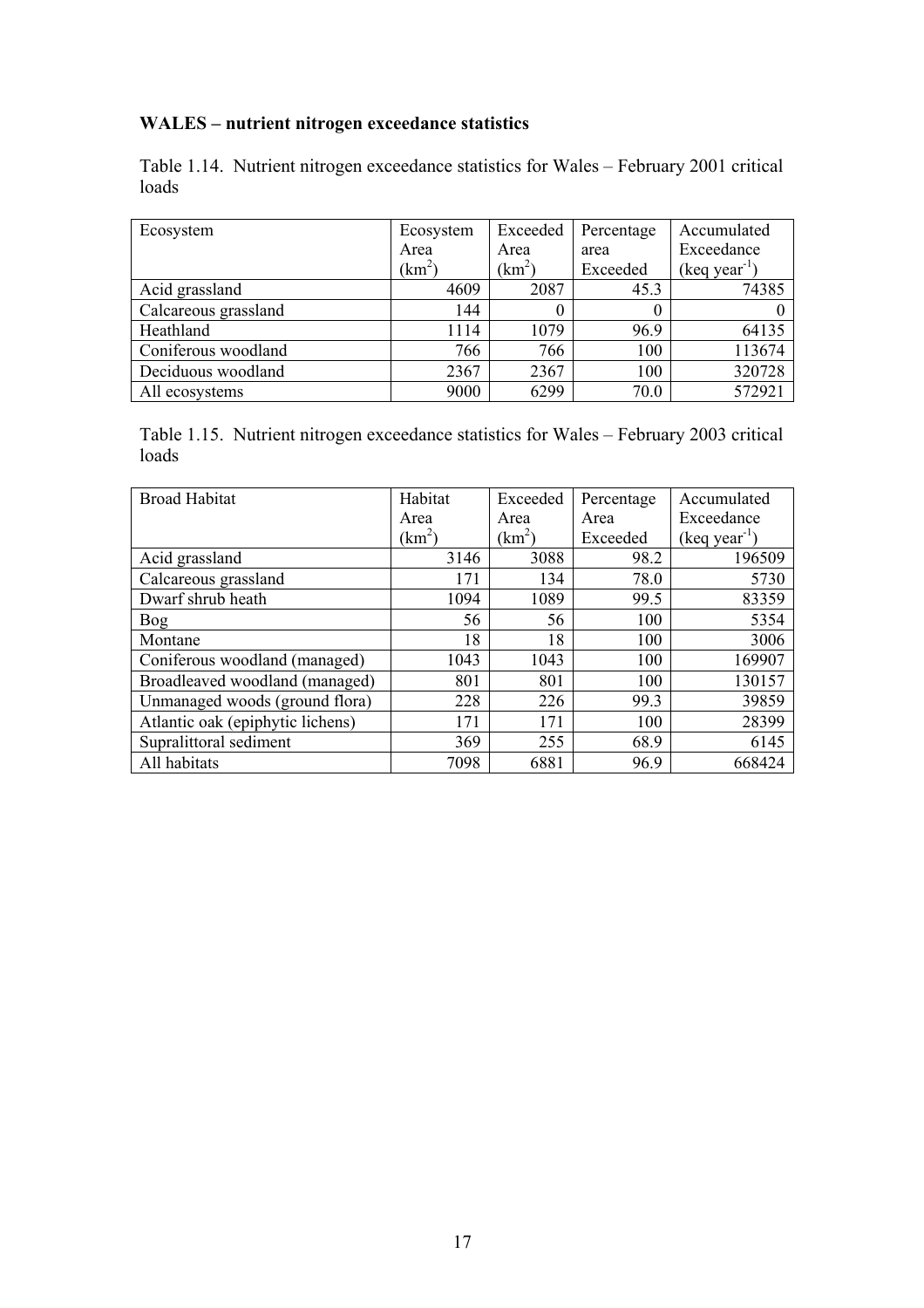# **SCOTLAND – acidity exceedance statistics**

| Ecosystem            | Ecosystem  | Exceeded     | Percentage | Accumulated                    |
|----------------------|------------|--------------|------------|--------------------------------|
|                      | Area       | Area         | area       | Exceedance                     |
|                      | $\rm km^2$ | $\rm km^2$ ) | Exceeded   | $(\text{keq year}^{\text{-}})$ |
| Acid grassland       | 37384      | 28047        | 75.0       | 1830311                        |
| Calcareous grassland | $\theta$   |              |            |                                |
| Heathland            | 7100       | 4249         | 59.9       | 269623                         |
| Coniferous woodland  | 4297       | 2476         | 57.6       | 203587                         |
| Deciduous woodland   | 1225       | 857          | 70.0       | 97597                          |
| Freshwaters          | 1712       | 216          | 12.6       | 15520                          |
| All ecosystems       | 51717      | 35846        | 69.3       | 2416638                        |

Table 1.16. Acidity exceedance statistics for Scotland – February 2001 critical loads

Table 1.17. Acidity exceedance statistics for Scotland – February 2003 critical loads

| <b>Broad Habitat</b>           | Habitat    | Exceeded           | Percentage | Accumulated               |
|--------------------------------|------------|--------------------|------------|---------------------------|
|                                | Area       | Area               | Area       | Exceedance                |
|                                | $\rm km^2$ | (km <sup>2</sup> ) | Exceeded   | (keq year <sup>-1</sup> ) |
| Acid grassland                 | 8336       | 6683               | 80.2       | 590686                    |
| Calcareous grassland           | ⇁          | $\theta$           | $\Omega$   |                           |
| Dwarf shrub heath              | 20190      | 9824               | 48.7       | 430403                    |
| <b>Bog</b>                     | 3959       | 2659               | 67.2       | 121909                    |
| Montane                        | 3034       | 2627               | 86.6       | 179962                    |
| Coniferous woodland (managed)  | 4724       | 3025               | 64.1       | 319427                    |
| Broadleaved woodland (managed) | 1130       | 748                | 66.2       | 82932                     |
| Unmanaged woods                | 1016       | 433                | 42.6       | 33295                     |
| Freshwaters                    | 1430       | 199                | 13.9       | 15666                     |
| All habitats                   | 43825      | 26197              | 59.8       | 1774281                   |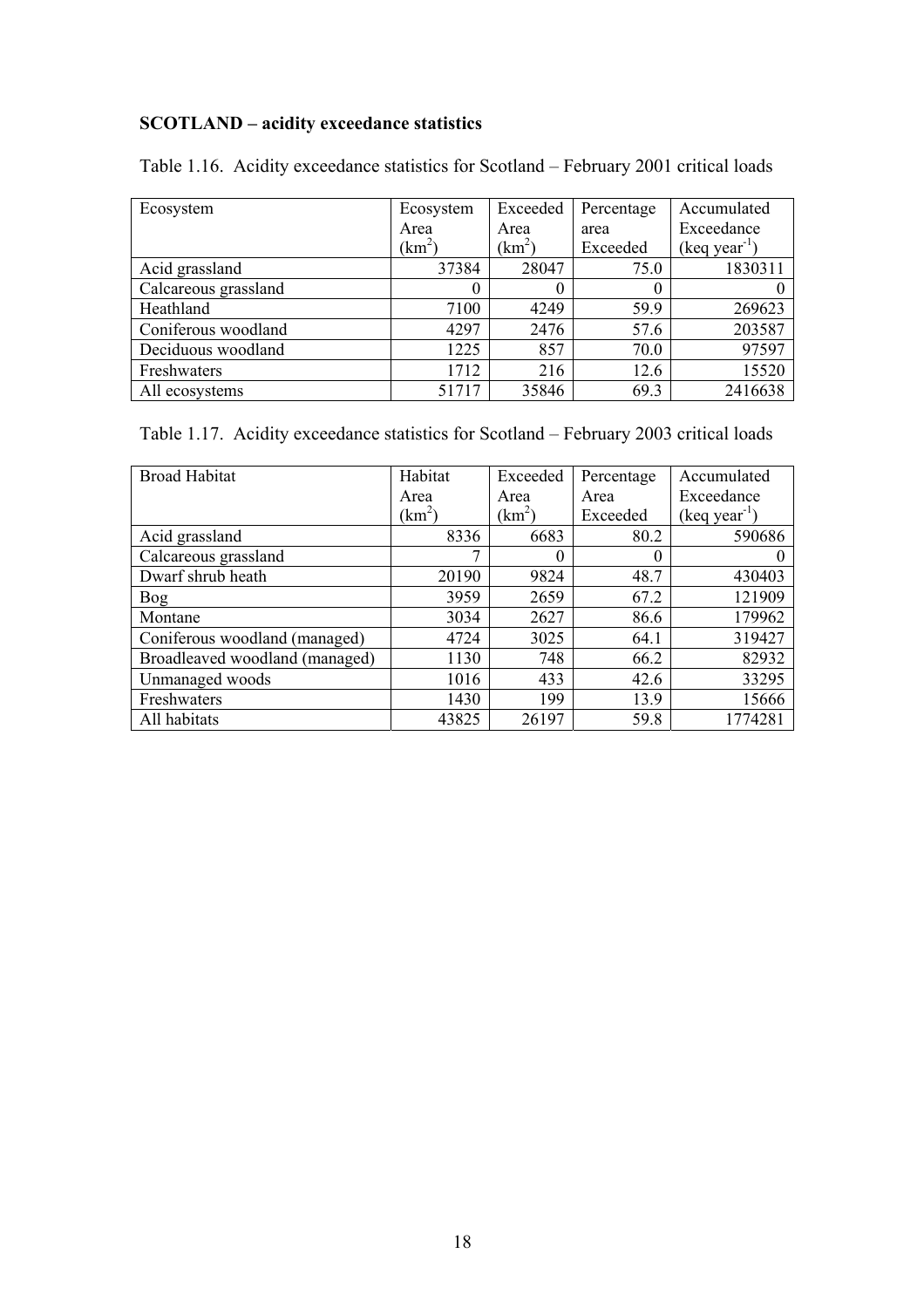# **SCOTLAND – nutrient nitrogen exceedance statistics**

Table 1.18. Nutrient nitrogen exceedance statistics for Scotland – February 2001 critical loads

| Ecosystem            | Ecosystem       | Exceeded     | Percentage | Accumulated    |
|----------------------|-----------------|--------------|------------|----------------|
|                      | Area            | Area         | area       | Exceedance     |
|                      | km <sup>2</sup> | $\rm km^2$ ) | Exceeded   | $(keq year-1)$ |
| Acid grassland       | 37384           | 4648         | 12.4       | 176680         |
| Calcareous grassland |                 |              |            |                |
| Heathland            | 7100            | 2822         | 39.7       | 83905          |
| Coniferous woodland  | 4297            | 3419         | 79.6       | 259053         |
| Deciduous woodland   | 1225            | 821          | 67.1       | 66786          |
| All ecosystems       | 50004           | 11710        | 23.4       | 586424         |

Table 1.19. Nutrient nitrogen exceedance statistics for Scotland – February 2003 critical loads

| <b>Broad Habitat</b>             | Habitat    | Exceeded       | Percentage | Accumulated    |
|----------------------------------|------------|----------------|------------|----------------|
|                                  | Area       | Area           | Area       | Exceedance     |
|                                  | $\rm km^2$ | $(km^2)$       | Exceeded   | $(keq year-1)$ |
| Acid grassland                   | 8283       | 3735           | 45.1       | 104349         |
| Calcareous grassland             | 24         | $\overline{4}$ | 17.1       | 81             |
| Dwarf shrub heath                | 20284      | 4337           | 21.4       | 115825         |
| <b>Bog</b>                       | 4005       | 1042           | 26         | 50346          |
| Montane                          | 3109       | 2560           | 82.4       | 85588          |
| Coniferous woodland (managed)    | 4724       | 4167           | 88.2       | 356108         |
| Broadleaved woodland (managed)   | 1130       | 964            | 85.3       | 97625          |
| Unmanaged woods (ground flora)   | 570        | 427            | 75.0       | 34944          |
| Atlantic oak (epiphytic lichens) | 501        | 373            | 74.5       | 16481          |
| Supralittoral sediment           | 547        | 105            | 19.1       | 2518           |
| All habitats                     | 43177      | 17715          | 41.0       | 863866         |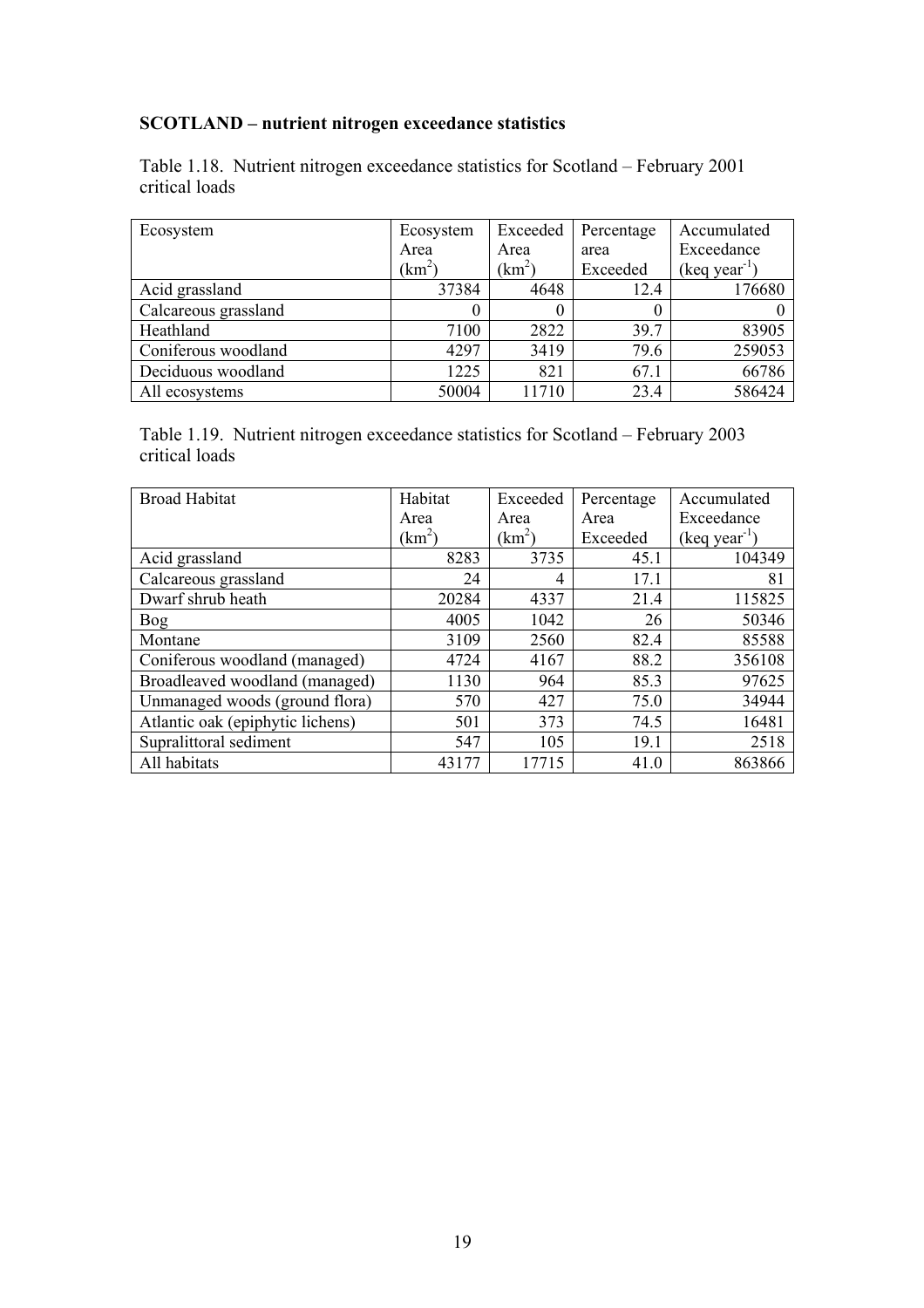# **NORTHERN IRELAND – acidity exceedance statistics**

Table 1.20. Acidity exceedance statistics for Northern Ireland – February 2001 critical loads

| Ecosystem            | Ecosystem    | Exceeded | Percentage | Accumulated           |
|----------------------|--------------|----------|------------|-----------------------|
|                      | Area         | Area     | area       | Exceedance            |
|                      | $\rm km^2$ ) | $km^2$   | Exceeded   | $(\text{keq year}^1)$ |
| Acid grassland       | 1321         | 1261     | 95.5       | 120559                |
| Calcareous grassland | 1469         | 610      | 41.6       | 34011                 |
| Heathland            | 306          | 276      | 90.3       | 28751                 |
| Coniferous woodland  | 506          | 386      | 76.3       | 56569                 |
| Deciduous woodland   | 268          | 194      | 72.2       | 33918                 |
| Freshwaters          | 193          | 8        | 3.9        | 445                   |
| All ecosystems       | 4063         | 2728     | 67.1       | 274253                |

Table 1.21. Acidity exceedance statistics for Northern Ireland – February 2003 critical loads

| <b>Broad Habitat</b>           | Habitat         | Exceeded     | Percentage | Accumulated               |
|--------------------------------|-----------------|--------------|------------|---------------------------|
|                                | Area            | Area         | Area       | Exceedance                |
|                                | km <sup>2</sup> | $\rm km^2$ ) | Exceeded   | (keq year <sup>-1</sup> ) |
| Acid grassland                 | 1187            | 910          | 76.7       | 81095                     |
| Calcareous grassland           | 42              | $\theta$     |            |                           |
| Dwarf shrub heath              | 973             | 676          | 69.5       | 52877                     |
| <b>Bog</b>                     | 442             | 309          | 70.0       | 26747                     |
| Montane                        | $\theta$        | $\theta$     |            |                           |
| Coniferous woodland (managed)  | 506             | 349          | 69.0       | 58184                     |
| Broadleaved woodland (managed) |                 | 0            |            |                           |
| Unmanaged woods                | 208             | 119          | 57.4       | 18608                     |
| Freshwaters                    | 149             | 8            | 5.1        | 473                       |
| All habitats                   | 3507            | 2371         | 67.6       | 237984                    |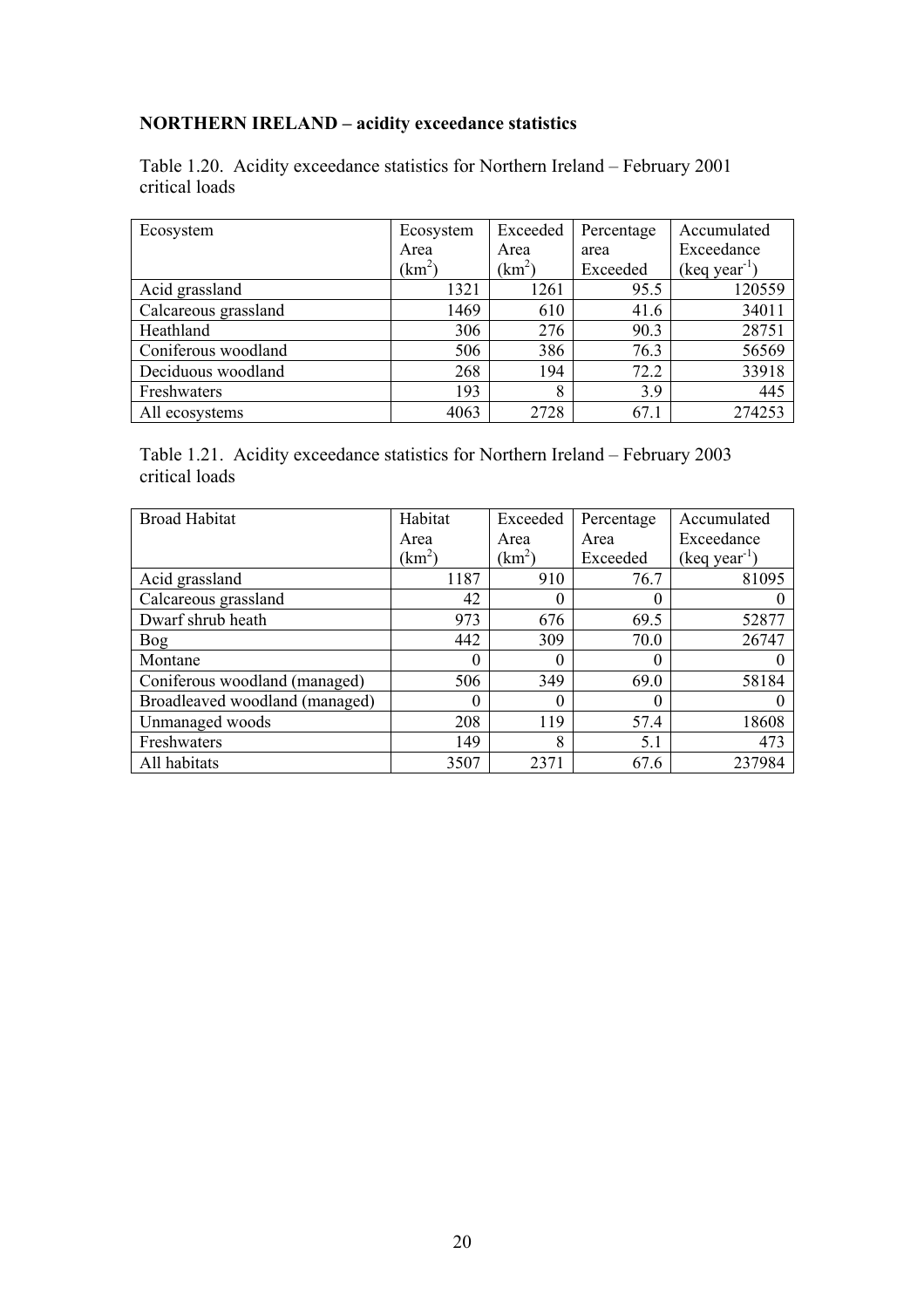# **NORTHERN IRELAND – nutrient nitrogen exceedance statistics**

Table 1.22. Nutrient nitrogen exceedance statistics for Northern Ireland – February 2001 critical loads

| Ecosystem            | Ecosystem     | Exceeded     | Percentage | Accumulated    |
|----------------------|---------------|--------------|------------|----------------|
|                      | Area          | Area         | area       | Exceedance     |
|                      | $\text{km}^2$ | $\rm km^2$ ) | Exceeded   | $(keq year-1)$ |
| Acid grassland       | 1321          | 917          | 69.5       | 55955          |
| Calcareous grassland | 1469          | 0            |            |                |
| Heathland            | 306           | 229          | 74.8       | 14386          |
| Coniferous woodland  | 506           | 477          | 94.2       | 60653          |
| Deciduous woodland   | 268           | 239          | 89.1       | 36620          |
| All ecosystems       | 3870          | 1862         | 48.1       | 167614         |

Table 1.23. Nutrient nitrogen exceedance statistics for Northern Ireland – February 2003 critical loads

| <b>Broad Habitat</b>             | Habitat    | Exceeded           | Percentage | Accumulated    |
|----------------------------------|------------|--------------------|------------|----------------|
|                                  | Area       | Area               | Area       | Exceedance     |
|                                  | $\{km^2\}$ | (km <sup>2</sup> ) | Exceeded   | $(keq year-1)$ |
| Acid grassland                   | 1192       | 827                | 69.4       | 29985          |
| Calcareous grassland             | 69         | 10                 | 13.7       | 165            |
| Dwarf shrub heath                | 976        | 760                | 77.9       | 36143          |
| Bog                              | 473        | 421                | 89.1       | 23236          |
| Montane                          | $\Omega$   | $\Omega$           | $\Omega$   |                |
| Coniferous woodland (managed)    | 508        | 500                | 98.5       | 71739          |
| Broadleaved woodland (managed)   | $\theta$   | 0                  | 0          |                |
| Unmanaged woods (ground flora)   | 336        | 274                | 81.5       | 42329          |
| Atlantic oak (epiphytic lichens) | $\Omega$   | $\theta$           |            |                |
| Supralittoral sediment           | 29         | 15                 | 51.2       | 201            |
| All habitats                     | 3583       | 2807               | 78.3       | 203800         |